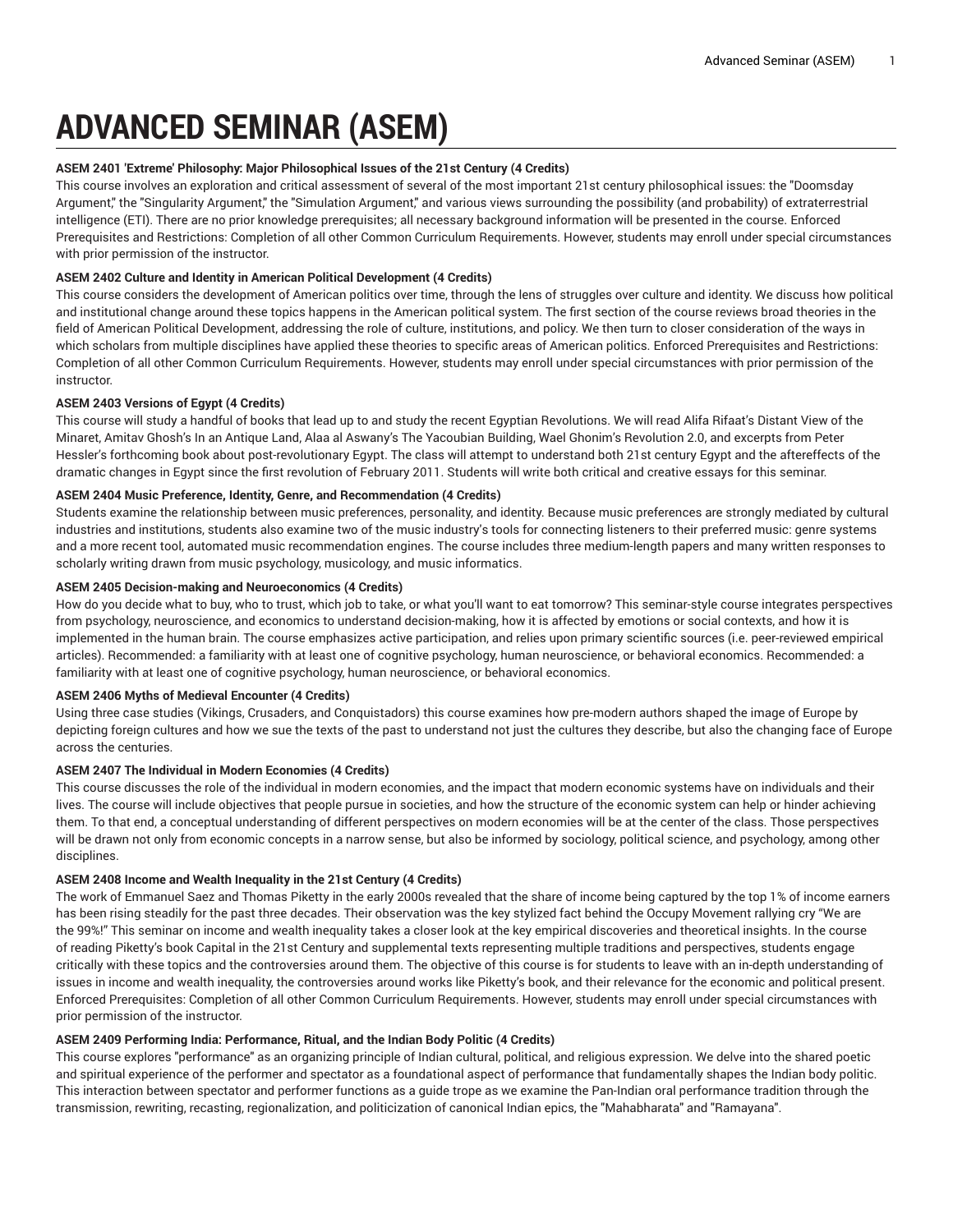# **ASEM 2410 Science & Religion in Dialogue (4 Credits)**

This course examines the relationship between science and religion. Our key question is "What is the best way to understand or construe this relationship?" We begin by attempting to identify and, then, dispel certain popular "myths" about science and religion. Then we turn our attention to the life, the scientific discoveries, the religious commitments and struggles of Charles Darwin. Darwin's career is the perfect entry point for considering much broader issues in the relationship between science and religion. Darwin's evolutionary theory fundamentally shaped modern science. But in so doing it also raised significant challenges to traditional religious belief, particularly in Christian communities of faith. For that reason, Darwin is as controversial today as he was 150 years ago, especially in (tho' not limited to) America. With that foundation, we shall be in a position to wrestle with a quite recent, thorough-going reassessment of the science/religion debate, one that is both critical and constructive. Completion of all Common Curriculum requirements is required prior to registering for this class.

# **ASEM 2411 Race and the Politics of Punishment (4 Credits)**

This course uses perspectives from history and politics to explore questions about race-based practices and policies in contemporary America. One rich lens on these questions is provided by the current of mass incarceration. Michelle Alexander's book, The New Jim Crow, argues "we have not ended racial caste in America; we have merely redesigned it." The course investigates her argument: what would it mean for mass incarceration to be the New Jim Crow? What does that framing reveal, and what does it conceal? Students develop a solid understanding of the origins and consequences of race-based practices and policies (whether explicit or implicit) in American politics, as well as of mass incarceration. Specific examples raise broader questions about racism in American political history, political power, and political change.

#### **ASEM 2412 Emotions in Theatre and the Brain (4 Credits)**

This course examines one core aspect of human nature: emotion, exploring its dimensions from the perspectives of philosophy, psychology, neuroscience, and theatre.

#### **ASEM 2413 Applied Neural Networks (4 Credits)**

Artificial neural networks (ANN) are a set of important technological tools that have a wide array of practical applications, ranging from weather forecasting to engineering. This course defines and explains ANNs and how they have been applied to a wide variety of real phenomena.

# **ASEM 2414 Wealth, Power & Justice in the European Union (4 Credits)**

This course explores the regional integration of Europe in the postwar era. Since the European Union "began" back in 1950, the central question we consider is why states that fought devastating wars for centuries chose to put down their arms and merge their destinies with a common market, single currency, and binding "supranational" legal system. We focus on the evolution of economic and political motivations for integration and the legal pressures that erode state sovereignty today. Completion of all common curriculum requirements is required prior to registering for this class.

#### **ASEM 2415 Friendships and Communties (4 Credits)**

Students will examine traditional understandings of social capital and how we form and maintain relationships for personal, social, and political ends. From this background, students will examine new insights about social capital from an interdisciplinary approach (e.g., evolutionary psychology, philosophy, and anthropology). Finally, students will explore these "new syntheses" in relation to contemporary critical issues that cross race, class, and national borders. Possible examples of such issues include incarceration, homelessness, or the function/effects of social networks like Facebook.

#### **ASEM 2416 France and Germany: From Carnage to Community (4 Credits)**

Today, much to the United Kingdom's chagrin, the European Union is dominated by a closely cooperating "dyarchy" of the French Republic and the Federal Republic of Germany. Go back a century, however, or two or three, and you find France--whether republic (1909), empire (1809), or kingdom (1709)--preparing for war with Germany (1909) or catching her breath between campaigns against various German states (1809, 1709). Hundreds of years of European history are marked and marred by increasingly devastating collisions between these two proud nations. When we review and appreciate that bloody "back-story," their present harmony, indeed on many important matters their unison, is an astonishing outcome, which this course attempts to explain, examining implications for the future of Europe, of the Western alliance, and of the world.

## **ASEM 2417 Cultural Dynamics-African American Music (4 Credits)**

This course examines the cultural and psychological functions of various genres of African American music both historically and in contemporary society. The course is built around the thesis that various forms of African American music--e.g., the spirituals, the blues, gospel, jazz, rap - have served common functions in the culture historically (even while serving distinctive needs at different points in history), and have all served as core features of both African American culture and, more broadly, American aesthetic sensibility.

## **ASEM 2418 Innnovation Nation (4 Credits)**

An in-depth discussion of the American future, which will be defined for the Millennial generation as one in which a confluence of trends will combine to alter the structure of opportunity. Focus on technological change and who it affects economic and national security, privacy and personal liberty, and employment opportunities. Completion of all other Common Curriculum requirements is required before registering for this class.

#### **ASEM 2419 Girl Power: Gender in the Media (4 Credits)**

This course employs an interdisciplinary feminist lens to explore the historical construction and meaning of gender and "girlhood" in contemporary American media culture. It explores how the various discourses of girlhood are constructed through media images and stories about female youth in mainstream culture. Students learn and practice different forms of critical writing. Completion of all other Common Curriculum requirements is required before registering for this class.

## **ASEM 2420 The Cultured Ape (4 Credits)**

Examines the field of human evolutionary psychology. Evolutionary Psychology examines how human behavior is influenced by our heritage as evolved primates. It challenges the understanding of humans as "blank slates" primarily shaped by their social and cultural environments. The course considers the implications of this perspective for social policy.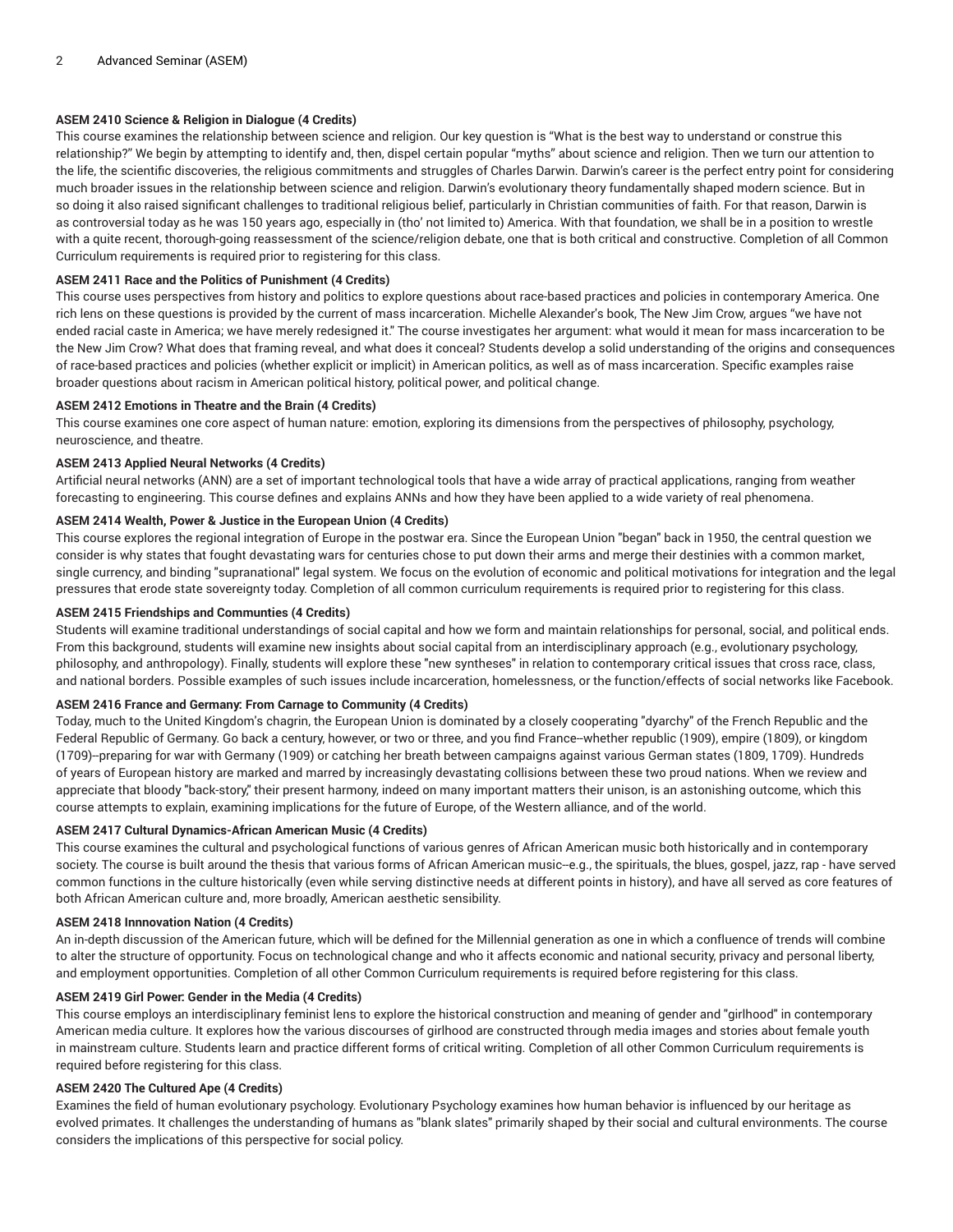## **ASEM 2421 War and Peace in Japanese Film (4 Credits)**

War and Peace in Japanese Film looks at Japanese films of the 20th century as documents of the transformation of Japan from an imperialistic and aggressive state to something quite different. It considers contrasting interpretations of Japanese film, ranging from orientalist stereotyping to postmodern critiques of standard categories. The course examines the work of established directors like Kurosawa and Ozu, but also newer filmmakers and challenges too-narrow cultural preconceptions.

## **ASEM 2422 Textual Bodies: Discourse and the Corporeal in American Culture (4 Credits)**

This course explores how bodies acquire meanings, and how those meanings are created, represented, disseminated, or contested through discursive and embodied means. Course practices include close readings of literary, philosophical and visual texts; creative and auto-ethnographic writing exercises; and in-class dance-based movement drills. Prerequisite: Completion of all Common Curriculum requirements is required prior to registering for this class.

# **ASEM 2423 The American Road Trip (4 Credits)**

As Frederick Jackson Turner told us back in the 19th Century, American cultural identity has hinged on the idea of an ever-receding frontier and the possibility of reaching it. We will chart how the road figures as both a promise and a burden, and how it reflects changing social and cultural issues in American life. We will consider documents of fiction, philosophy and history as well as film and aspects of popular culture as we consider the America fascination with the road and the careers of its many and diverse travelers. Enrollment restricted to students in the Honors Program.

## **ASEM 2424 Poetic Minds (4 Credits)**

How do we know who we are? How do we know what is real? How do we decide what is right? In this ASEM, course participants will trace these key questions from Enlightenment philosophy to British Romantic literature and, finally, to their echoes and afterlives in contemporary literature.

# **ASEM 2425 Humans vs. Machines: When will the Robots Leave Us in the Dust? (4 Credits)**

The rise of robotics, automation, big data, cloud computing and artificial intelligence have widely delivered both positive and negative impacts to our economy and society. On the one hand, robots, machines and complex algorithms have drastically improved production, national outputs and economic growth. On the other hand, they have also displaced jobs, weakened human interactions and substantially altered the nature of work and employer-employee relationship across developed and developing countries. This seminar assesses the rise of technology, the disruptions that it entails and the policies needed to confront those changes. The objective of this course is for students to be informed and engaged with opposing arguments and approaches that characterize the creation, promotion, use and problems created by the current and future waves of technological change. The "replicants" are rising; can the humans fight back?.

## **ASEM 2426 Narrating Memory, History, Space in the City (4 Credits)**

This course draws on a variety of anthropological questions, theoretical approaches, and methodological techniques to examine the city and city life. It begins with the origins and development of cities and the identification of urban areas as sites for investigation in social theory. It next turns attention to exploring how ethnographers link everyday life on the social periphery to larger historical, political, and economic processes. A major course theme is understanding how urban spaces shape identities and communities, and it uses Denver's changing urban landscape to illustrate the theme. The course considers the basic human practice of listening to stories, as well as the meaning of narration in and about the city.

#### **ASEM 2427 Mid-Century Mod, Redrawn (4 Credits)**

Studying the art history of the mid-20th Century is not an exercise in nostalgia but a study of the way we think, communicate, and innovate. Artists like Grace Hartigan, Tadeusz Kantor, and El Anatsui illustrate creative labor in a rapidly changing, globalizing world. This course, designed for all majors as part of the advanced seminar common curriculum requirement, takes in part its inspiration from MoMA's initiative Contemporary and Modern Art Perspectives, which aims to redraw understandings of modernism within the purview of global art history and larger cultural framework, including social, political, economic, and intellectual. The course reconsiders the 1950s and 1960s and the notion of "modernity" from multiple geographies and identities: Western and Central-Eastern Europe, Latin and North America, and Africa.

# **ASEM 2428 Religion, Nation, and Money (4 Credits)**

Primarily through the lens of Religious Studies, this course, accessible to students from various majors, explores the intellectual history and continued existence of Manifest Destiny in the United States and fosters nuanced perspective concerning the construction of American Identity and U.S. Nationalism. Students examine the relationship between the following: religion and capitalism, religion and national identity, religion and ethnic particularity, religion and race, and religion and armed conflict. Prerequisite: Completion of all other Common Curriculum Requirements. However, students may enroll under special circumstances with prior permission of the instructor.

#### **ASEM 2429 Media Infrastructures and Materiality (4 Credits)**

While people often think of the internet as existing over the air and cell phones as untethered allowing fluid mobility, these digital technologies have a physical and material infrastructure. This course examines and interrogates the materiality of digital technology (cell towers, underwater sea cables, data centers, internet cafes, etc.) and explores "the digital" as a feature of the human within social and historical contexts. The course draws on multiple perspectives to examine the intersection of technology and society in everyday lives by using an ethnographic methodology. Participants working in research teams to carry out ethnographic research, media studies research, and interview-based research to produce media products (audio or video documentary, social media campaign, public art installation, website, or so on) to report about a media infrastructure to be shared publicly in Denver. Prerequisite: Completion of all other Common Curriculum Requirements. However, students may enroll under special circumstances with prior permission of the instructor.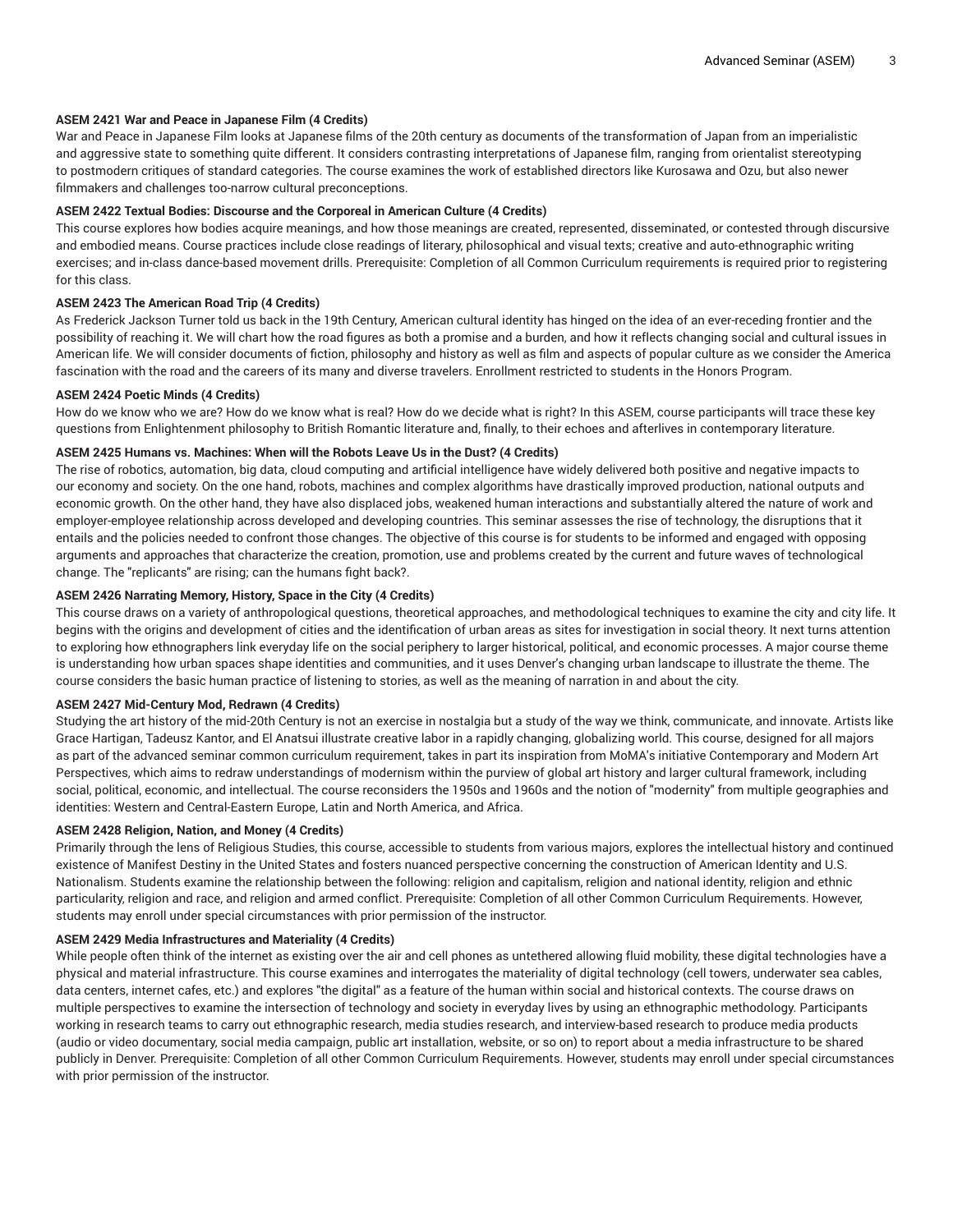# **ASEM 2430 Romanticism in Germany (4 Credits)**

The German Romantic movement of the late 18th and early 19th-centuries was one of the most exciting and perilous intellectual adventures in the history of western culture. Some of the most daring, creative and prophetic work was done at this time, and it dramatically affected nearly every facet of German culture, inspiring novel, sometimes unprecedented, developments in philosophy, aesthetics, poetry, literature, music and criticism. Nor were these developments limited to German culture, but extended to its politics and efforts to form a unified national front against the deracinating effects of industrialization and modernization. The course traces these developments through an exploration of some of the seminal figures, themes and ideas of the Romantic period, primarily in relation to their intersection with philosophy, politics and art and German history. Prerequisites: Completion of all Common Curriculum requirements is required prior to registering for this class.

## **ASEM 2434 American Film Censorship and the Hollywood Production Code (4 Credits)**

This course focuses on the evolution of censorship in American cinema and its wider implications. Such focus involves careful examination of the moral, political, and social choices that impact "what" stories can be told and "how" they are told. The course emphasizes critical analyses of how social values and norms influence cinematic storytelling and aesthetics. Prerequisites: Completion of all Common Curriculum requirements is required prior to registering for this class.

#### **ASEM 2435 Utopia and Dystopia: Brazilian Art & Culture in the Latin American Context (4 Credits)**

This course is an interdisciplinary examination of utopia, and its counterpart dystopia, in Brazilian art and culture. "Utopia and Dystopia" traces the history of these concepts through theoretical readings and in-depth analyses of specific projects in Brazilian art, architecture, literature, music, and cinema. Upon successful completion of the course, students understand how these two concepts have shaped Brazilian identities both from within and as imposed by colonialist projects from without. Students develop advanced writing skills by comparing and contrasting different expressions of the utopia/dystopia dichotomy and by analyzing cultural artifacts from several different traditions in Brazil and, more widely, in Latin America.

## **ASEM 2436 Life and Death (4 Credits)**

In this course, students examine several of the moral issues concerning the circumstances under which it is appropriate for humans to bring about life or death. For example, is it morally permissible to bring about, and subsequently destroy, human life in a petri dish? Is it permissible to bring about the death of people who have killed others? We examine and evaluate others' responses to such issues. En route to answering these questions, we pay significant attention to the scientific and empirical factors relevant to which moral responses we should have and to the legal factors determining the actual policies we do have.

# **ASEM 2437 Rhetorics of Monstrosity (4 Credits)**

In this course we will examine how the construct of monstrosity can help us understand societal, political, and cultural meanings around race, class, gender, sexuality, and ability. Monsters can tell us a great deal about the cultures that produce them, such as their social anxieties and ideological struggles. We will examine monstrosity rhetorically in order to gain tools to critically unpack nuanced and complex issues of power and difference.

# **ASEM 2438 Music and Language (4 Credits)**

Music and language are two of the most complex and powerful communication systems shared by humans globally. Drawing on methods and theories from anthropology, ethnomusicology, cognitive psychology, and literary theory, students in this seminar explore the music-language interface from interdisciplinary and cross-cultural perspectives.

## **ASEM 2439 Music, Politics, and Policy (4 Credits)**

Music is often considered a positive, peace-building force in the world. Like all other forms of human expression (e.g., speech, prose), however, music engages with diverse political agendas and ideals, from peaceful humanist ones to violent nationalist ones. This course examines the ways in which politics and policies engage with popular, jazz, folk, and classical musics around the world. Students will explore contemporary and historical cases in which governments and NGOs foster, transform, reject, and otherwise use musics to promote their own ideas about local economies, national cultures, diplomacy, democracy, innovation, cultural diversity, and even criminal law. The course asks how might music and the arts more broadly have a unique role in these contexts? How is artistic expression different from other forms of human expression here? Can music promote peace? Democracy? How? How do governments create local and national music scenes? Which local and national cultures do they promote and protect? To what end? It looks at how the Cuban government has embraced rap music as emblematic of the nation's revolutionary ethos; how the United States government used jazz as a diplomatic tool during the Cold War; how NGOs in Israel and Palestine used popular and classical musics to promote peace and understanding; how American courts have used rap music as evidence in criminal cases; and how funding and intellectual property laws impact musical ownership, tradition, innovation, and creativity.

# **ASEM 2440 Traumatic Encounters through the Lenses of Philosophy and Literature (4 Credits)**

The course explores the intersection of philosophy and literature in relationship to trauma, art, politics and the modern ecological crisis. The course is divided into three parts, each exploring a way that philosophy and literature address the challenges and dilemmas of our contemporary situation, from questions about human sovereignty, freedom and dignity to questions concerning technology, the natural world and global economic justice. In part one, "Sovereignty and Bare Life," questions related to state power, love, intergenerational conflict and displacement are explored through consideringShakespeare's King Lear and Giorgio Agamben's Homo Sacer. Part two, "Remembering the Future: Trauma and Time's Remainders," considers how F. W. J. Schelling's Ages of the World and Toni Morrison's Beloved respond to personal and historical traumas, and how these works redefine time, memory and belonging. Part three, "The Ends of the World: Poetry and Philosophy in a Time of Crisis," confronts the unfolding ecological crisis through an exploration of W. S. Merwin's poetry and the late, poetically inspired philosophy of Martin Heidegger. The course is multiperspectival in terms of disciplinary and thematic content an in terms of methodology. Readings highlight how concepts, methods and interpretive strategies of philosophy, can augment analysis of literary works, while literature can not only enliven philosophical argument but approach the limits of what can be communicated philosophically.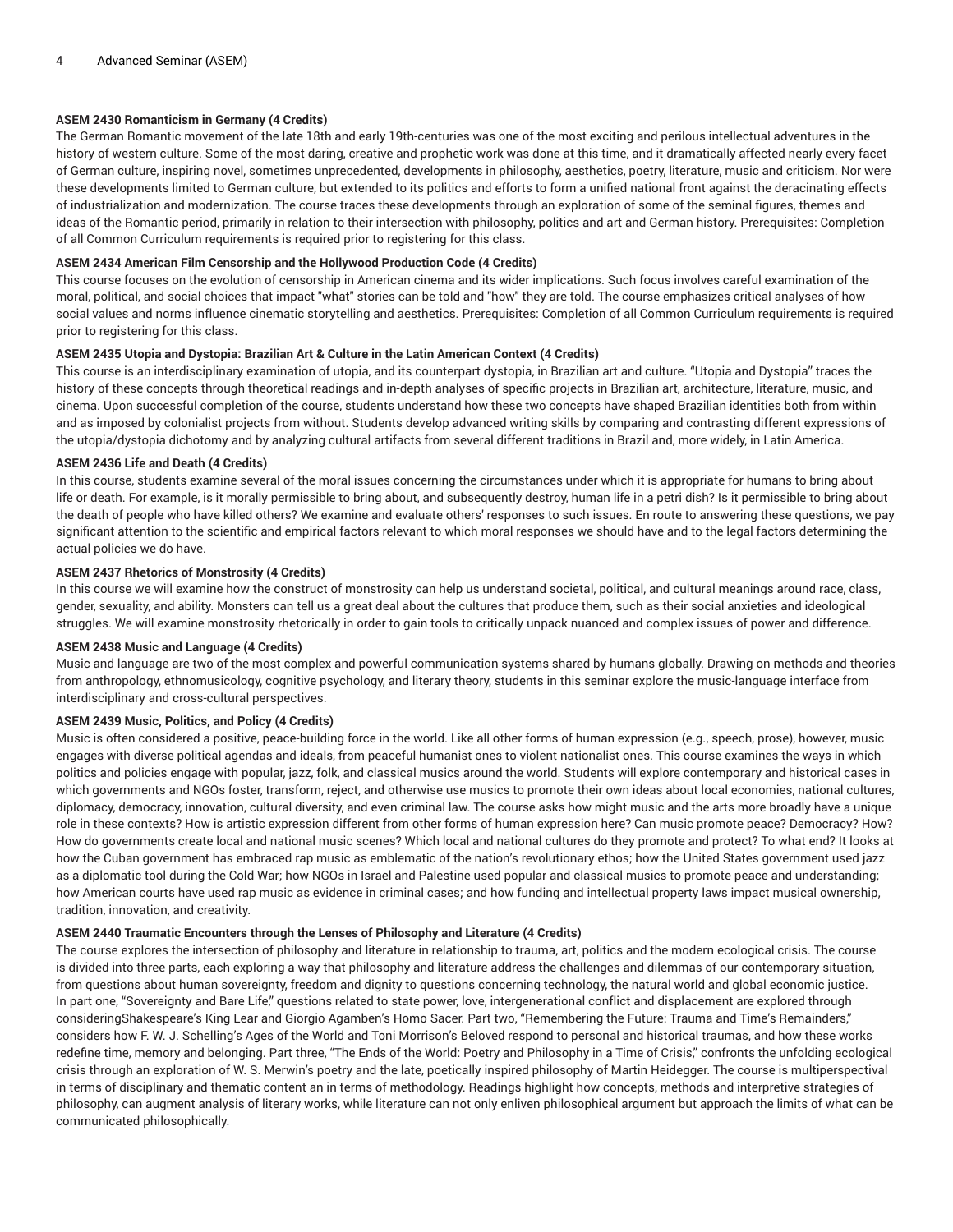# **ASEM 2441 Changing Meaning of Adulthood (4 Credits)**

When does a person reach adulthood? Age 18? Age 40? Never? What is adulthood, and how do we measure it? Is it when one's frontal lobe matures, when one starts a family of their own, or simply when one feels "mature"? This class surveys various, competing perspectives on what adulthood means and questions whether adulthood has changed. It approaches adulthood from several disciplinary perspectives, mainly neuroscience, psychology, sociology. Students also engage with the media's angst about Millennials' "failure to adult" by writing Op-eds that draw on academic research. Prerequisites: Completion of all of Common Curriculum Requirements.

## **ASEM 2442 Mental Health from a Public Health Perspective (4 Credits)**

This course examines mental health as a public health issue. It addresses a wide range of topics relevant to public mental health care, from the microlevel focus of the psychiatric domain to the macro-level focus of the sociological domain. Particular attention is focused on the structure and function of the mental health care system, the measurement and burden of mental disorder, the social determinants of mental illness, and cross-cultural perspectives on mental health. Also emphasized are the roles that mental health and illness play in un/intentional injury, in the experience of and recovery from disaster, and in the American criminal justice system.

## **ASEM 2443 "All the world's a stage": Shakespeare Then and Now (4 Credits)**

"All the world's a stage": Shakespeare Then and Now is an ASEM team-taught by faculty from the Departments of English and Literary Arts and Theatre. It emphasizes close reading, writing and interpretation as well as acting techniques and dramatic performance of selected scenes. The four plays and two contemporary novels based on the plays are chosen to underscore the range and diversity Shakespeare displayed in his choice of plot, setting and character and to demonstrate Shakespeare's continuing relevance to political, racial, religious and gender issues. Prerequisites: Completion of all other Common Curriculum Requirements.

## **ASEM 2444 Colonialism/Race/Decolonization (4 Credits)**

This class examines how colonialism and race function as different but interlocking systems that cannot be understood separately. The course examines how the two continue to have an effect on the world and continue to be important to understand global inequalities. The writings of anticolonial and anti-racist indigenous, black, feminist, and third world intellectuals, along with texts from European figures such as Hobbes, will be used to explore colonialization and racism. Prerequisites: Completion of all other Common Curriculum Requirements.

# **ASEM 2445 Freestyle: Technology, Culture, and Improvisation (4 Credits)**

This course introduces the recent history of musical and cultural forms devoted to improvisation, including jazz, free music, psychedelic and progressive rock, and jam bands, culminating with a focus on the practice of freestyling within hip-hop. It explores the importance of civil rights and human rights discourses to these musical and cultural forms, as well as the critical role these forms have played in civil and human rights movements. The course emphasizes how diverse subcultures of artists, producers, concert organizers, and audience/listeners form around these types of musical expression. It examines improvisation as a response to emerging technological forms (new musical instruments, recording technologies, concert presentation, accessibility and distribution, particularly those enabled by networking technologies) by which musicians and listeners embody new personal as well as collective identities.

# **ASEM 2446 Ethics of Creating the Impossible in Modernity and Postmodernity (4 Credits)**

In modernity and post-modernity, good intentions have not always led to good results, and even "good" results come with costs. Creating the Impossible turns to ethical studies to analyze the most amazing technological successes--and the social, ecological, and economic costs associated with scientifically and technologically engineering the impossible. Using a case study model covering topics including ecology, biomedical research, enslavement, gender reassignment, urban planning/policing, the technological singularity, internet privacy, contemporary eugenics, and cutting-edge military research and development, this course addresses a central question: "Sure, we can make that happen, but should we?".

#### **ASEM 2447 Arab Feminisms in Everyday Life (4 Credits)**

This course is designed to introduce students to Arab feminism. We use Arab feminism to analyze and reflect on everyday life experiences of Arabs around the world and how they relate to larger political and social structures. Feminism is represented as incompatible with Arab societies. The goal for this class is to engage with texts that privilege Arab feminist perspectives to analyze issues of social and political importance. Further, we focus on texts that resist historical and contemporary Orientalist discourses that directly link Islam to the Middle East and Arab identity. The main objective of this course is to offer an overview of the study of feminism through a non-white and underrepresented positionality taking into account religion, race, class, gender and citizenship. Completion of all other Common Curriculum requirements is required before registering for this class.

# **ASEM 2448 Letters to the History of Photography (4 Credits)**

Through presentations, readings and writing assignments, this course advances the multidisciplinary impact of photography and how photography is directly or obliquely linked to all fields of experience and knowledge. The course objectives embrace interdisciplinary learning and promote the premise that absolutely everything is connected. Employing an epistolary approach (wring letters) students respond to weekly assignments by corresponding with a diversity of practitioners and scholars related to the cultural, historical, and scientific evolution of photography. Completion of all other Common Curriculum requirements is required before registering for this class.

# **ASEM 2449 American Material Culture: Honors (4 Credits)**

The aim of the class is to engender a richer understanding of everyday life in the United States, both in the past and the present. Material culture around which the course centers is broadly defined and includes settlement structure, architecture, domestic artifacts, art, foodways, and trash disposal. These phenomena are investigated telescopically, as a way to view national structures and trends and, microscopically, to focus on individual actions and lives. Enrollment restricted to students in the Honors Program.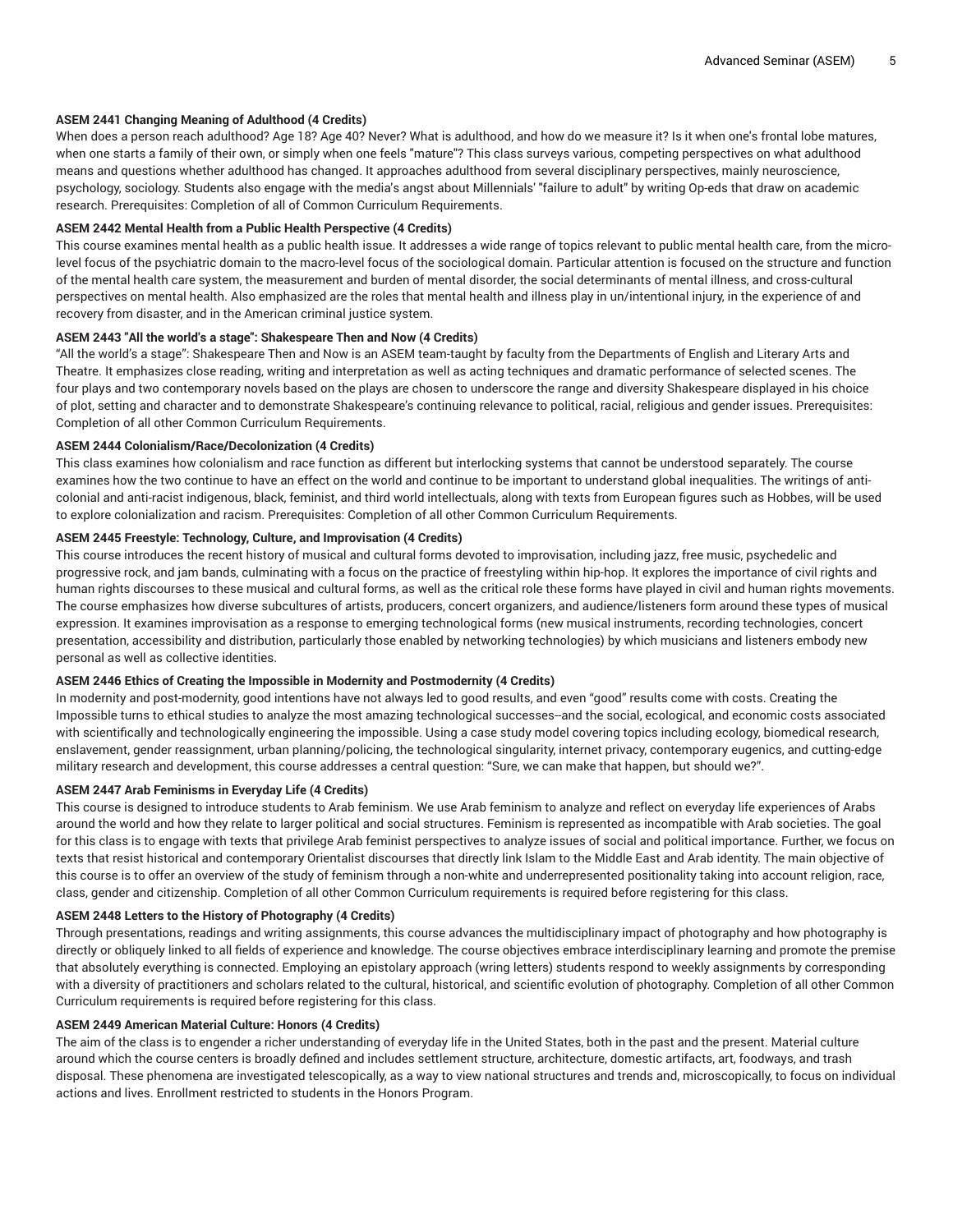# **ASEM 2450 Settler Colonialism: Pasts/Presents/Futures (4 Credits)**

Informed by work in critical indigenous studies, this course examines settler colonialism as a particular form of colonialism which is not a phenomena of the past but one that is central to the organization of contemporary society. Starting with the theft of indigenous lands, settlers unleashed processes that have had far-reaching impact across several domains. These range from altering the sexual organization of the family and the economic organization of society to the use of technologies and processes developed against indigenous people to oppress non-indigenous racial and other minorities. This class explores all these phenomena starting with the profound life-altering impact that settler-colonialism has for indigenous people and then branches out to explore the place of settlers, non-indigenous people of color, and other minorities in the settler-colonial matrix. Furthermore, the class explores settler colonialism as a transnational phenomenon by looking at other settler-colonial sites such as Palestine/Israel, Australia, and New Zealand, among others. The course ends by considering decolonization as a politics that is committed to indigenous liberation and as an ethic that is both incommensurable with other political projects but can also profoundly transform them. Writing intensive. Prerequisites: Completion of all Common Curriculum requirements is required prior to registering for this class.

#### **ASEM 2452 Media and Terrorism (4 Credits)**

A 2018 Pew national survey showed that Americans rank terrorism as the top priority the U.S. President and Congress should address despite terrorism accounting for 0.05% of deaths worldwide. The media play a role in that disconnect. We live in a world where no single entity can exercise a monopoly over communication channels. Hence, partisan media, ideologically-driven news outlets, social networking sites, and encrypted messaging apps serve as venues harboring polarizing, contested rhetoric that catalyzes fear. This seminar investigates the media-terrorism nexus. The readings, discussions, and writing projects empower students to grasp how the media cover terrorism, violent actors co-opt the media, and various players craft anti-extremism messaging.

## **ASEM 2453 London and Media: Then and Now (4 Credits)**

This seminar explores London's "popular" and "high culture" media in the 19th and 20th centuries. Taking advantage of both the University of Denver's online databases and London library holding, students explore a number of the major 19th century London-based British newspapers and journals that proliferated after the abolition of the Stamp Tax in 1855. Students explore significant differences between popular and high culture in 19th century newspapers and journals that target different audiences. Simultaneously, students read articles from contemporary London newspapers. They have a constant commentary on contemporary issues to counterpoint the 19th century readings. From these parallel readings, students discover not only similarities and differences in key issues but also learn how rhetoric, style, diction and voice differ between 19th- and 20th-century journalism. Class discussions and writing assignments focus on comparisons between 19th- and 20th-century topics, intended readership, style and rhetoric.

# **ASEM 2454 Psychology of Religious and Spiritual Practices (4 Credits)**

This writing-intensive course focuses on understanding religious and spiritual practices integrating multiple sources of information. Examples include meditation, prayer, group worship, psychedelics, and gratitude. Students find and analyze scholarly and non-scholarly information and integrate multiple disciplines and perspectives in understanding these practices. Students communicate and extend their understandings through discussion, writing, and presentation. The goal is for students to gain a deeper understanding of these practices, learn multiple approaches to studying human activities, and improve their writing skills. Completion of all common curriculum requirements is required prior to registering for this class.

## **ASEM 2455 Music, Virtuosity, and Value (4 Credits)**

This course explores the concept and phenomenon of musical virtuosity across multiple historical and historical contexts. We consider the meanings of musical skill and how debates about virtuosity's merits or dangers reflect aesthetic and ethical values. There are no prior knowledge prerequisites; necessary background information will be presented in the course. Prerequisite: Completion of all other Common Curriculum Requirements. However, students may enroll under special circumstances with prior permission of the instructor.

#### **ASEM 2456 Remembering Medieval Iberia, from 711 to 2020 (4 Credits)**

Medieval Iberia was home to Muslims, Christians, and Jews who lived together and interacted in complex ways that were both conflictive and cooperative. This course explores the complexities and contradictions of medieval Iberia by paying particular attention to the divergent ways that the period itself has been understood and instrumentalized in post-medieval times. The course uses a range of disciplinary perspectives, informed by religious studies, literary and cultural studies, history, political science, anthropology, and linguistics, to address some key questions. How has the 'coexistence' of Islam, Christianity, and Judaism in Iberia been interpreted in modern times? How do the categories of politics, nationalism, race, language, or faith shape opposing readings of the past? What can medieval Iberia teach us today about the world we live in? Prerequisites: Completion of all Common Curriculum requirements is required prior to registering for this class.

#### **ASEM 2457 Bioethics in Today's World (4 Credits)**

Bioethics is a field fueled by the need for information, analysis and consultation among policy makers, health-care professionals and institutions. Ethical issues related to scientific research and health care have recently gained much attention, generating significant demand for students and citizens to understand their moral, legal and risk/benefit aspects. This course operates on a cooperative learning basis, using a debate model to inform and involve students in controversies in bioethics. Course readings represent the arguments of leading philosophers and social commentators, treating such topics as death and dying; choices in reproduction; children and bioethics; and genetics. Additionally, the course examines some basic ethics tests: harm/beneficence, publicity, reversibility, code of ethics, and feasibility. Completion of all other Common Curriculum requirements is required before registering for this class.

#### **ASEM 2458 Satire in the Arts & Media (4 Credits)**

This class explores how satire, in its myriad manifestations, juggles immediacy and universality in the cultures and time periods in which it is born. The course's interdisciplinary nature makes it unique, and its celebration of satire as a discipline that traverses a multitude of forms gives the course an exciting, dynamic quality.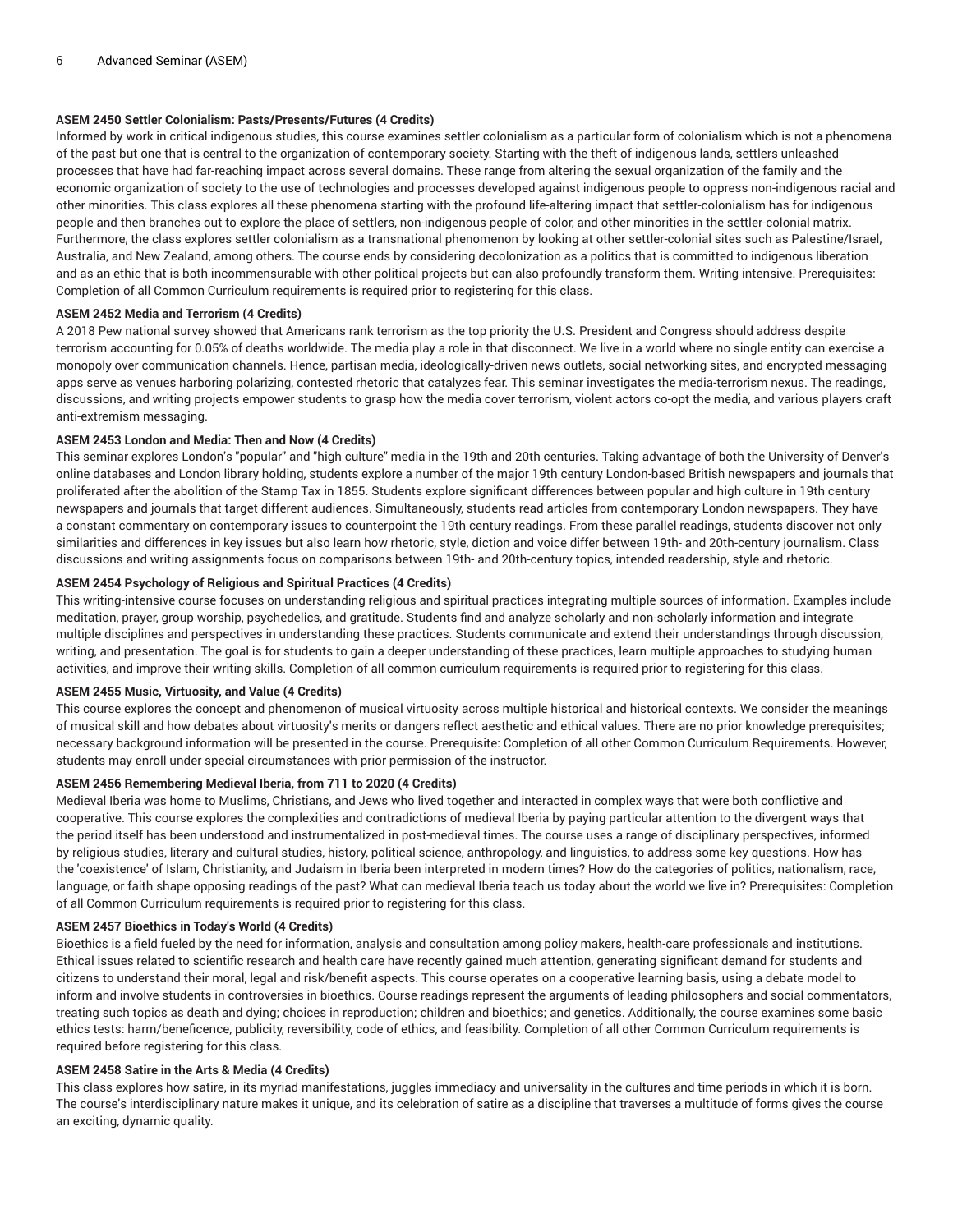# **ASEM 2459 Anti-Social Media (4 Credits)**

This course addresses the negative effects of our connective technologies. Examining the media landscape of 100 years ago through the lenses of literary analysis, media theory, and history, it presents the 20th-century origins of our concerns with the media "bubble," with the threat that new media pose to democracy, and with loneliness. By grounding the question of media in history and in the disciplined analysis of literary form, this course seeks to generate more effective modes of thinking about the mediated life. Prerequisite: Completion of all other Common Curriculum Requirements. However, students may enroll under special circumstances with prior permission of the instructor.

## **ASEM 2460 Latina/o Religious Traditions (4 Credits)**

This course is organized around the broad question: Is there enough commonality in the texts (including cultural texts) we have studied to organize and name a singular field of social relations we can rightly call "Lainta/o Religion?" This course engages and excites students by enabling them to study religious traditions in an academic place removed from direct faith commitments. Toward this end, we will view art, hear music, watch films and talk to religious leaders.

## **ASEM 2461 Fairy Tale Morality (4 Credits)**

Stories and books for children carry implicit and explicit messages about stereotypes, beliefs and expectations in our culture, and make assumptions about the cognitive, social and emotional maturity of the child. This course explores a range of children's books, examining the cultural messages they send and the assumptions they make about children's development. Selected books will be those written for different ages and cultures, as well as from different historical periods, to highlight how children's literature mirrors and propagates cultural norms. We examine selected works using literary, psychological, sociological and educational perspectives.

## **ASEM 2462 Psychedelia in the Age of Artificial Intelligence (4 Credits)**

This course introduces the history and current status of psychedelic music. In pop, rock, electronic dance music and techno, hip-hop, and other forms, psychedelia is examined as a symptom of and response to emerging cultural, technological, and scientific ways of knowing and being in the world. Particular attention is given to the intersection of contemporary psychedelic research and recent developments in cognitive and computer science, including machine learning and artificial intelligence. Prerequisites: Completion of all other common curriculum requirements.

# **ASEM 2463 Identity and Politics: Multidisciplinary Approaches (4 Credits)**

What is identity? Are some types of identity (e.g., religion or "race") more likely to influence political outcomes than other types of identity (e.g., profession or class)? If so, why? This course introduces three different approaches to the study of identity and politics, including political science, evolutionary psychology (and biology), and comparative historical sociology. We analyze what is useful and problematic about each approach, and use these periods of reflection to hone critical reading, writing, and discussion skills. students walk away from the course with significantly greater insights into the processes by which individuals and societies construct identities, including our conscious social behavior, unconscious cognitive tendencies, and struggles over political institutions and social norms. Enforced Prerequisites and Restrictions: Completion of all other Common Curriculum Requirements. However, students may enroll under special circumstances with prior permission of the instructor.

## **ASEM 2465 Environmental Controversies (4 Credits)**

This course concentrates on how various political actors and institutions have constructed the relationship between humans and the natural environment. Through important rhetorical texts and controversies in American history, this class critically engages diverse voices and styles of discourse, including those of elected officials, bureaucrats, lobbyists, grassroots activists and citizens more generally.

# **ASEM 2466 When Love Becomes Weapon: Charm in International Relations (4 Credits)**

Scholars of international relations have long believed that it is better to be feared than to be loved. However, as America prevailed over the Soviet Union in the Cold War, a new theory emerged: America won simply because it was perceived to be more attractive than the Soviet Union. America won because of its values, not its guns. How might we assess this argument? What goes into the making of American power: missiles or Rock'n'Roll? To what extent has China, among other competitors, challenged American soft power? Where should one draw the line between soft power and propaganda? What is the future of soft power, as countries' pursuits of their national interest often collide with transnational common issues like protecting the environment? This course explores these questions through multiple perspectives drawn not only from political science and history but also from sociology, philosophy, cultural studies/popular culture, and so on. Completion of all Common Curriculum requirements is required prior to registering for this class.

#### **ASEM 2467 Queer Memoirs (4 Credits)**

The memoir, or the fictionalized autobiography, holds an important place in LGBTQ culture. In some ways it is the most complex and lasting form of coming out, a permanent announcement of the author's queer identity to a potentially vast audience in a way that allows for intricate explorations of the body, gender, sex, and the self. The course traces the importance and predominance of this queer art form over the past half century, starting with very recent work, such as Akwaeke Emezi's Freshwater and Ocean Voung's On Earth We're Briefly Gorgeous, and work its way back to earlier work dealing with moments in which homosexuality was still criminalized in Great Britain and the United States, such as James Balwin's Giovanni's Room and Quentin Crisp's Naked Civil Servant.Objects of study will include literary works as well as other art forms, such as the Magnetic Field's 50 Song Memoir, Alison Bechdel's Fun Home, and Mike Nichols's adaptation of Tony Kushner's Angels in America. Such a topic and a trajectory will necessitate an interdisciplinary approach. In examining literary texts, music, film, and other forms of visual arts, the course will approach them with methods drawn from art history, history, legal studies, literature, media studies, music, philosophy, and sociology. Students produce different sorts of writing, including advanced scholarly and creative work. Completion of all Common Curriculum requirements is required prior to registering for this class.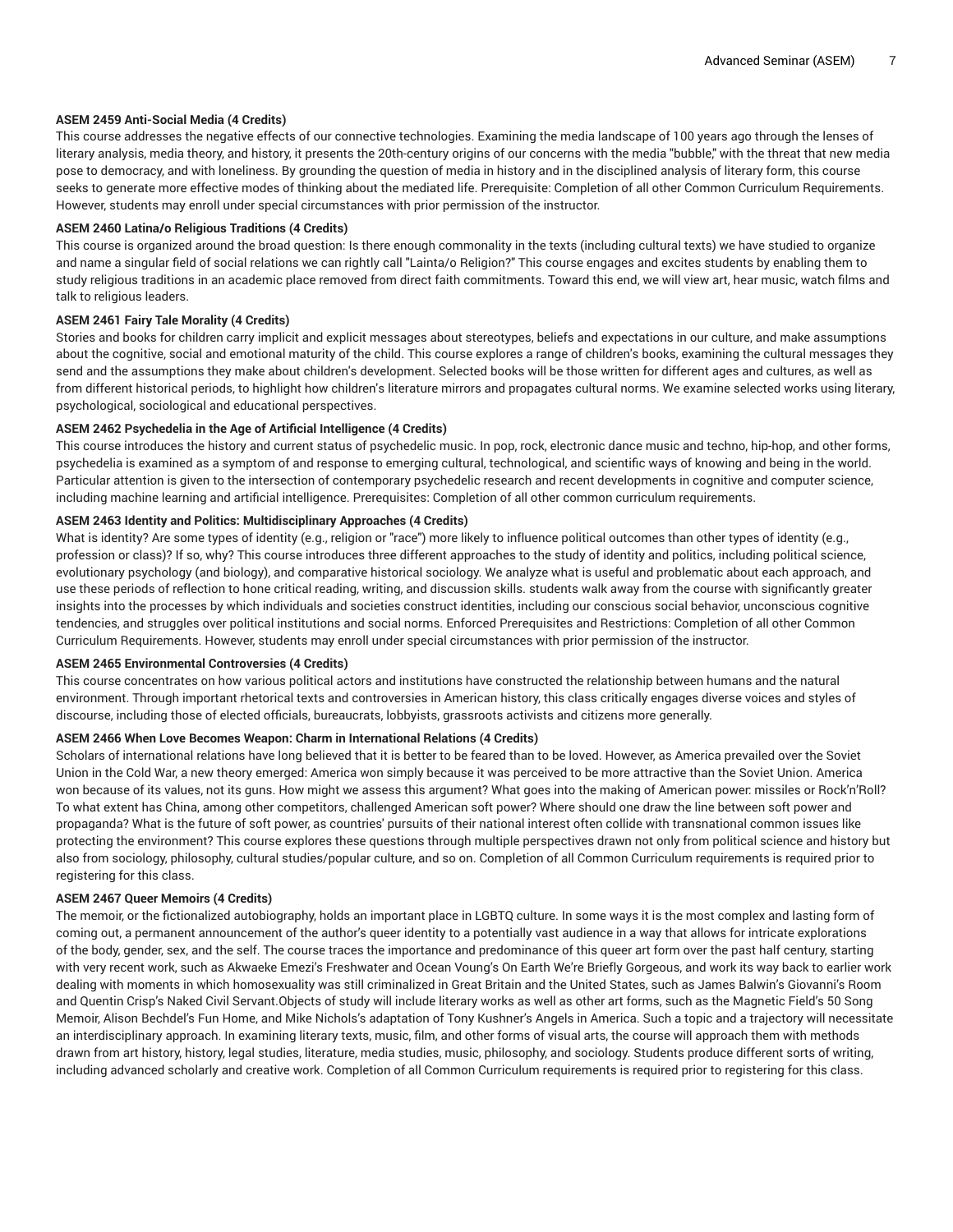# **ASEM 2468 In Search of Eudaimonia: The Art and Science of Student Wellbeing (4 Credits)**

Inspired, in part, by Yale University's most popular course, "The Science of Wellbeing," this Advanced Seminar explores current research on health and wellbeing and engages broader questions of how higher education contributes (or doesn't) to student wellness. The course draws on scholarship from disciplines including health, psychology, philosophy, sociology, and others to explore various wellness approaches. This writing-intensive course includes research-driven projects culminating in proposals to improve student wellbeing. Completion of all Common Curriculum requirements is required prior to registering for this class.

#### **ASEM 2469 Imagining the Amazon (4 Credits)**

Representations of Amazonia often invoke images of either an earthly paradise or a green inferno. This course begins by challenging students to critically (re)frame their images of the Amazon by underscoring the unequal power dynamics that have come into play whenever outsiders have represented the landscapes and the peoples of Amazonia over the past 500 years. Using a variety of theoretical paradigms, students in this course study representations of Amazonia created both by indigenous writers and activists, as well as several widely disseminated (and critically heralded) novels, films, and journalistic essays created by 'outsider' authors and auteurs from Latin America, the U.S., and Europe.

#### **ASEM 2470 Words, Music and Social Change (4 Credits)**

Words, Music and Social Change" examines how critical conflicts in several countries and historical time periods can be understood by studying music and musical performances in those places and time. The course focuses on song performances and videos in relation to societal changes. Among conflicts explored are the American civil rights movement, immigrant issues, the crisis of AIDS, the South African revolt against British diaspora, Russian youth embrace of the Beatles, and the role of singing in Estonian to independence from Russia. In addition to the music itself, primary and secondary source readings articulate the power of songs to elicit societal change. Prerequisites: completion of all other common curriculum requirements.

## **ASEM 2472 Islamic Art and Mysticism (4 Credits)**

This course introduces Islamic art and architecture, focusing on appreciating and understanding formal qualities of works of art, their meaning, and their cultural significance in larger contexts. The course discusses the intimate connections between art, literature, and historical events, with readings that include texts in art history, Middle Eastern history, the rise of Islam, and translated literature. The course includes units in Painting and Literature, Early Islamic Literature and Material Culture, and Islamic Mysticism and the Arts. Like all ASEM courses, Islamic Art and Mysticism is writing intensive. Prerequisites: Completion of all Common Curriculum requirements is required prior to registering for this class.

# **ASEM 2473 Climate Science and Policy (4 Credits)**

Climate Science and Policy (CSP) addresses the scientific principles and data that show the climate is changing and that humans are causing a significant portion of that change. CSP also addresses the nature of the current American discourse on climate change and climate policy. CSP finally provides students with the opportunity to suggest ways out of our present policy paralysis, with prescriptions that address the current scientific findings and principles, economic realities and American policy practices.

#### **ASEM 2474 Media & Democratization: A Comparative Perspective (4 Credits)**

This class treats the media as a crucial linkage institution between state and society. It examines the interactions between the media (as a socially constructed functional group) and their larger political, social and economic environments. It also explores the relations that govern these interactions.

#### **ASEM 2475 U.S. Immigrant Narratives (4 Credits)**

U.S. migrant narratives tell a story about nation-building, citizenship, and globalization. This course explores the diverse ethno-racial experiences of migration in the 20th and 21st century through literature and film. Course readings provide a nuanced lens for considering the broader policies and discourses on nativism, immigration law, media representations, and border fortification. What do these stories tell us about the past, present, and future of migration/immigration? How are these narratives encoded with popular and political practices and discourses? How do these stories disrupt, challenge, or consolidate these discourses? Prerequisite: Completion of all other Common Curriculum Requirements. However, students may enroll under special circumstances with prior permission of the instructor.

## **ASEM 2476 Capital Punishment (4 Credits)**

This course draws on research from multiple academic disciplines to examine the following: (1) the history of capital punishment in America (temporal trends, public opinion, landmark Supreme Court cases and the impact on parties); (2) the case against capital punishment (race, class, gender, cost, juror qualification, juror error and innocence); and (3) the case for capital punishment (deterrence, incapacitation, quelling vigilantism and retribution). Most students have an opinion on capital punishment despite limited knowledge. Regardless of whether a student is in favor of capital punishment or opposed, the course is exciting and challenging because the student is forced to question and perhaps even reconsider her/his opinion in light of the evidence.

# **ASEM 2479 Environmental Culture in East Asia (4 Credits)**

This course explores current environmental and ecological challenges in major East Asian countries such as Korea, Japan, China and Taiwan through the lens of ancient and contemporary cultural and philosophical traditions. The course examines 1)primary traditional Asian philosophic and religious concepts about Nature, such as Confucianism, Taoism, and Buddhism, as well as traditional literatures and arts that reflect those concepts; 2)contemporary eco-literature and eco-cinema that function as responses to, and critical reflections of, the urgent environmental crises in those countries; 3)cultural practices that are officially, communally, or privately implemented for eco-preservation and environmental-protection. Prerequisite: Completion of all other Common Curriculum Requirements.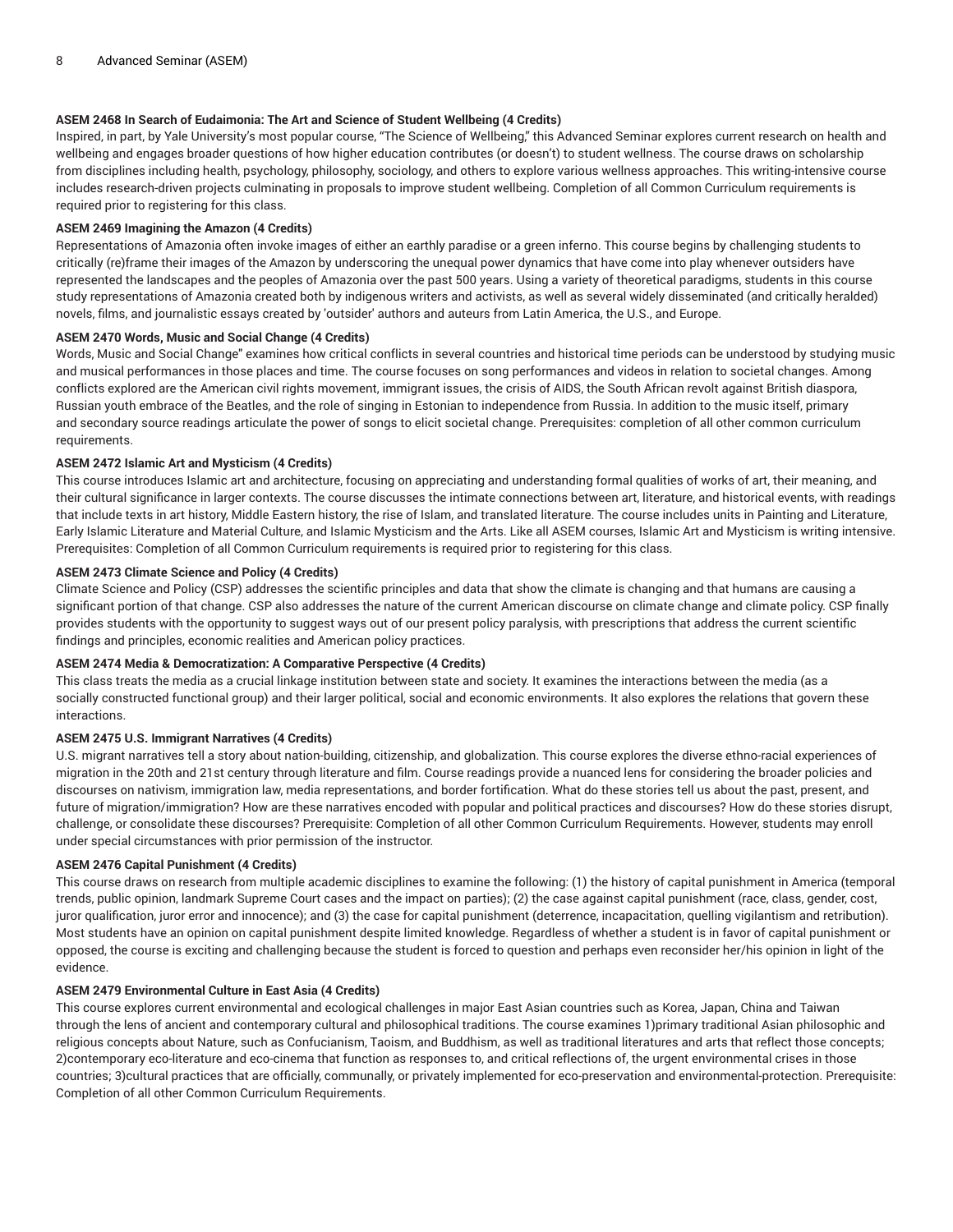# **ASEM 2481 Witchcraft & Renaissance Drama (4 Credits)**

Witchcraft and Renaissance Drama traces how the rise of the witchcraft panic in England is reflected in and fueled by several venues of cultural production in England from 1558-1621. The course takes an historical journey through the laws against witchcraft, the witch trial transcripts, the emerging gender pamphlet wars and the popular drama as all manifestations of how the metaphor of witchcraft served to address several cultural fears of the transition between Early Tudor, Late Elizabethan and Early Jacobean to explore how the drama both responded to and shaped the development of the Witch craze.

## **ASEM 2482 Africa (4 Credits)**

In this course, we study the literature, politics and culture of Africa from pre-colonial times to the present. We begin by examining Africa as the locus of the world's oldest civilization and by discussing some key moments in African history. We then focus on the four regions of Africa, on countryor region-based examples of culture and politics in Africa--such as colonial rule in East Africa, war of independence in North Africa, military rule in West Africa, Apartheid in Southern Africa. We also discuss Africa and the world, or Africa in the context of modern-day globalization. In each case, we discuss historical accounts and literary representations as well as political and cultural contexts.

#### **ASEM 2483 Beyond Play: Board Games as Social Texts (4 Credits)**

Since the early 2000s, board and tabletop games have experienced a renaissance of sorts in sales and popularity. These games and the contexts in which they exist and are played provide interesting foci for cultural study and production. This ASEM focuses on possibilities and implications within the realm of physical games. It complicates traditional understandings of understand gaming or "play" in the sense of diversion, a framework in which games are viewed mostly as sold through major markets as tools for fun. This course values that form of cultural meaning but pushes class members to study and make games that serve different purposes. The course examines cultural and psychological studies of games and players, histories of gaming, statistical modeling, rhetoric and other topics and disciplinary lenses. Completion of all Common Curriculum requirements is required prior to registering for this class.

# **ASEM 2484 Culture of Desire (4 Credits)**

How does desire shape the identity of a culture or society, how is it expressed, and how is it limited? This course examines four different postulated societies to see how they shape their gendered desire. Using queer theory and its impact on interpreting the body and its limitations and freedom, the course examines questions raised by these future imaginings, testing them in applications to contemporary society and our understanding of ourselves. This course brings together literature, sociology, anthropology, linguistics in queer journey through reality and the imagination. Prerequisites: Completion of all Common Curriculum requirements is required prior to registering for this class.

#### **ASEM 2485 Sustainable Living (4 Credits)**

In light of today's global environmental exigencies, and in keeping with the university's new sustainability priorities, this course challenges students to work out the sustainable provisioning of shelter, power, water and food at the residential level. In this course, students examine the ways in which our current practices are unsustainable, explore more sustainable alternatives (some very old, some very new), and explore the politics and policies that hinder or help the movement toward these more sustainable alternatives. Material is presented in the form of readings, some field trips and campus walks, and some hands-on learning in workshops.

## **ASEM 2486 Chaucer's London (4 Credits)**

This course is a study of the medieval London - the people, customs and social order--by looking through the lens of the great satirist of the fourteenth century, Geoffrey Chaucer. We read a few of the Canterbury Tales and some medieval documents that give a fuller picture of medieval London. Our focus is on seeing the medieval origins of the modern city, and comparing the medieval cosmopolitan city with the cosmopolitan city of the early twenty-first century. In addition to reading original documents and secondary research on medieval London, we take virtual trips to Canterbury, the medieval university towns of Oxford and Cambridge, the medieval cites of York and Norwich, the Museum of London, and learn about the historical significance of the Tower, Westminster Abbey, Guildhall, Inns of Court, and St. Bartholomew-the-Great.

#### **ASEM 2487 Environmental Issues in Italy (4 Credits)**

This course explores the geography of Italy from the cities to the coasts with a specific focus on environmental issues. From the more highly urbanized and industrial north to the more rural and agrarian south, Italy's regions display fascinating contrasts in physical geography, population, culture, politics, and economic/social development. Within each of the regional contexts, a focus on the cities reveals insights into the nature of the Italian urban landscape, while discussion of environmental issues in both urban and rural settings highlights the importance of sustainable development in Italy.

# **ASEM 2488 Exploring Contemporary Art "in situ (4 Credits)**

Exploring Contemporary Art "in situ" is an exploration of contemporary artworks situated in galleries, museums, and public sites in greater Denver. Students will closely observe artworks by various living artists and read them as primary texts to which they will respond with their own writings in contemporary social media. The course will meet on location at least once each week to be in the presence of the source art works.

# **ASEM 2490 Politics of Rights (4 Credits)**

This course explores the relationship between politics and rights from a comparative perspective.

#### **ASEM 2491 Art and the Environment (4 Credits)**

This course takes an historic approach to a discussion of art and the environment. While certainly we could go back to the integration of art and its environs in the Prehistoric period, this class focuses on the contemporary art world.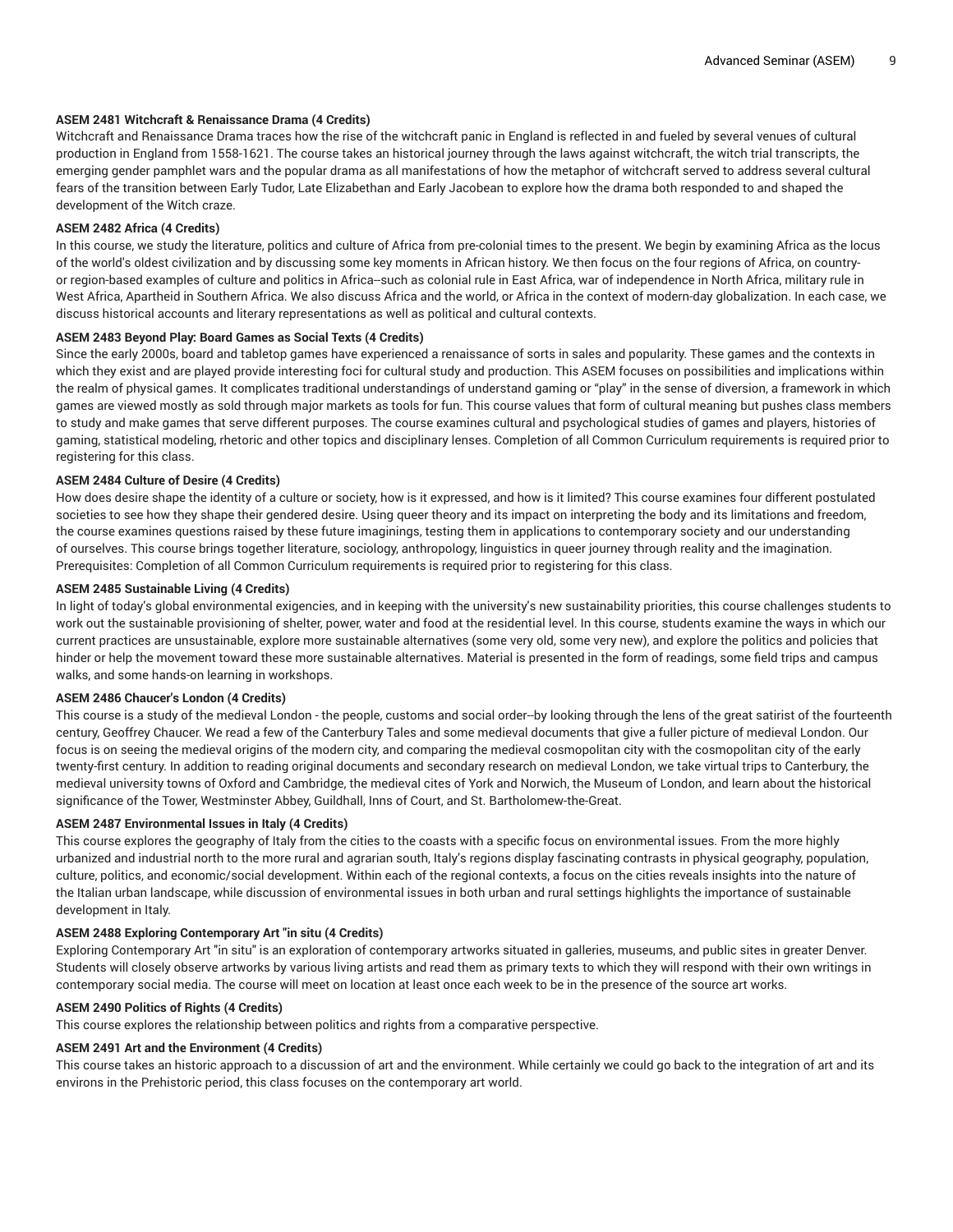# **ASEM 2492 Animals and Human Societies (4 Credits)**

This course considers human-animal relationships from a variety of disciplinary perspectives. Focusing on Western Europe and America, we explore the many ways in which people interact with non-human species--killing them for pleasure, eating them, observing them and caring for them--and the effects of these interactions on both animals and people. Thinking about animals sheds light on crucial issues in today's society, with implications for everything from environmental change to the impact of consumer culture to the ethics of euthanasia.

## **ASEM 2493 Caring in a Capitalist Economy (4 Credits)**

How does a good society address the needs of members of that society who cannot fully take care of themselves? Does caring have a place in our capitalist economy? Do we organize the provision of care in a just way? How do we balance our caregiving responsibilities in our daily lives? Through course lecture, discussion and community caregiving, we explore these challenging questions using insight from economists, philosophers, sociologists and others to help us better understand how we provide care within our capitalist economy.

#### **ASEM 2494 Global Ecology of America (4 Credits)**

Ecology is the science of interconnections, and "The Global Ecology of America" encourages students to think anew about the ways the United States interconnects with the rest of the world. As the word "ecology" suggests, our primary focus is on environmental interconnection. This class is concerned with both communities and environments. It seeks to make students more aware of the essential links between the two, and it also seeks to shed light on the often unseen or ignored ways our lives, as Americans, shape--and are in turn shaped by--the lives of other people in other places all around the planet.

#### **ASEM 2499 Mountains: Ecology, Imagination, Aesthetics, and Challenges (4 Credits)**

Why are people drawn to mountains? What geological and biological features account for our interest, and how might the psychology and philosophy of aesthetics explain why mountains have multiple uses and effects, recreational to religious? How have writers, artists, filmmakers, climbers, skiers, and hikers historically represented mountain experiences? And what are the economic and ecological consequences of all this attention? Can we "ruin" mountains? This writing-intensive course addresses these complex questions through multiple perspectives drawn from the several disciplines noted above. Equally complementing scholarly readings are several popular personal and creative works: films, stories, adventure memoirs, diaries, and so on. Course may include, when circumstances permit, field experiences in the Colorado Rockies and archival work at the American Alpine Club Library in Golden. This ASEM course is open and accessible to advanced undergraduates from all majors, regardless of experience and academic background. Prerequisites: Completion of all Common Curriculum requirements is required prior to registering for this class.

# **ASEM 2501 The Addictive Self (4 Credits)**

This course examines the interconnections between addiction and the formation of the sense of self or "self-identity." Students construct a working theory of addiction in relationship to selfhood, considering narratives of addiction, and explore the stories not only of alcoholism and drug addiction, but also of food and "process" addictions. The course explores the texts and issues involved from a variety of disciplinary perspectives, including especially those of psychology, sociology, psychoanalysis, literary criticism cultural theory and philosophy.

#### **ASEM 2502 Fictitious Ecologies: Envisioning Provisioning Through Science Fiction (4 Credits)**

This course uses science fiction to examine some of humankind's social and ecological ills through multiple perspectives and disciplines. These include environmental science, ecology, ecocriticism, and science fiction, especially its history, genres, and topics, for example, climate fiction (cli-fi), Afrofuturism, cyberpunk, indigenous epistemologies, ecodystopias, and post-apocalypses. The course also includes different paradigms of economic analysis, including ecological, feminist, and institutional. A goal of the course is to envision future provisioning possibilities that are in line with Earth System stabilization and reducing social disharmony. As an ASEM, the course is writing intensive. Prerequisite: Completion of all other Common Curriculum Requirements. However, students may enroll under special circumstances with prior permission of the instructor.

#### **ASEM 2503 AIDS: Then and Now (4 Credits)**

HIV/AIDS is for the most part forgotten in the developed world; it has morphed into a manageable chronic disease. But it has not disappeared, and it has had an enormous impact on our lives and identities. This course will examine the ongoing cultural legacy of HIV/AIDS, concentrating on activist movements in the United States, followed by an examination of HIV/AIDS in sub-Saharan Africa today. This course brings together biology, literature, sociology, and linguistics in a queer journey through the impact of HIV/AIDS. As an Advanced Seminar, this course is writing-intensive, and you will be working on your written expression during the quarter. Enforced Prerequisites and Restrictions: Completion of all other Common Curriculum Requirements. However, students may enroll under special circumstances with prior permission of the instructor.

#### **ASEM 2504 Land and Law in Africa: The Politics of Land Acquisition and Distribution (4 Credits)**

In settler colonies in Southern and East Africa, millions of African people were displaced from the land on which they had lived for centuries to make way for European settlement and agriculture. In the postcolonial era, these countries have attempted to redress these legacies by legally redistributing land from the descendants of white farmers to Black farmers and shareholders, with controversial results. Focusing on Kenya, Zimbabwe, and South Africa, this class considers the histories of precolonial systems of land tenure and the colonial legal mechanisms enforced in the often-forced acquisition of land, and how contested meanings over land to different communities are articulated in the postcolonial world in considering who the land belongs to today. Enforced Prerequisites and Restrictions: Completion of all other Common Curriculum Requirements. However, students may enroll under special circumstances with prior permission of the instructor.

# **ASEM 2505 Early Social Experiences and Health Throughout the Lifespan (4 Credits)**

This writing-intensive course focuses on how social experiences during infancy, childhood, and adolescence influence mental and physical health throughout the lifespan. It covers social experiences broadly, including close relationships, neighborhood-level factors, policy, built environments, and social stress, among others. It discusses the positive and negative experiences that can shape development directly and indirectly, and students innovate ways to enhance the public good through applying research. Prerequisites: Completion of all Common Curriculum requirements is required prior to registering for this class.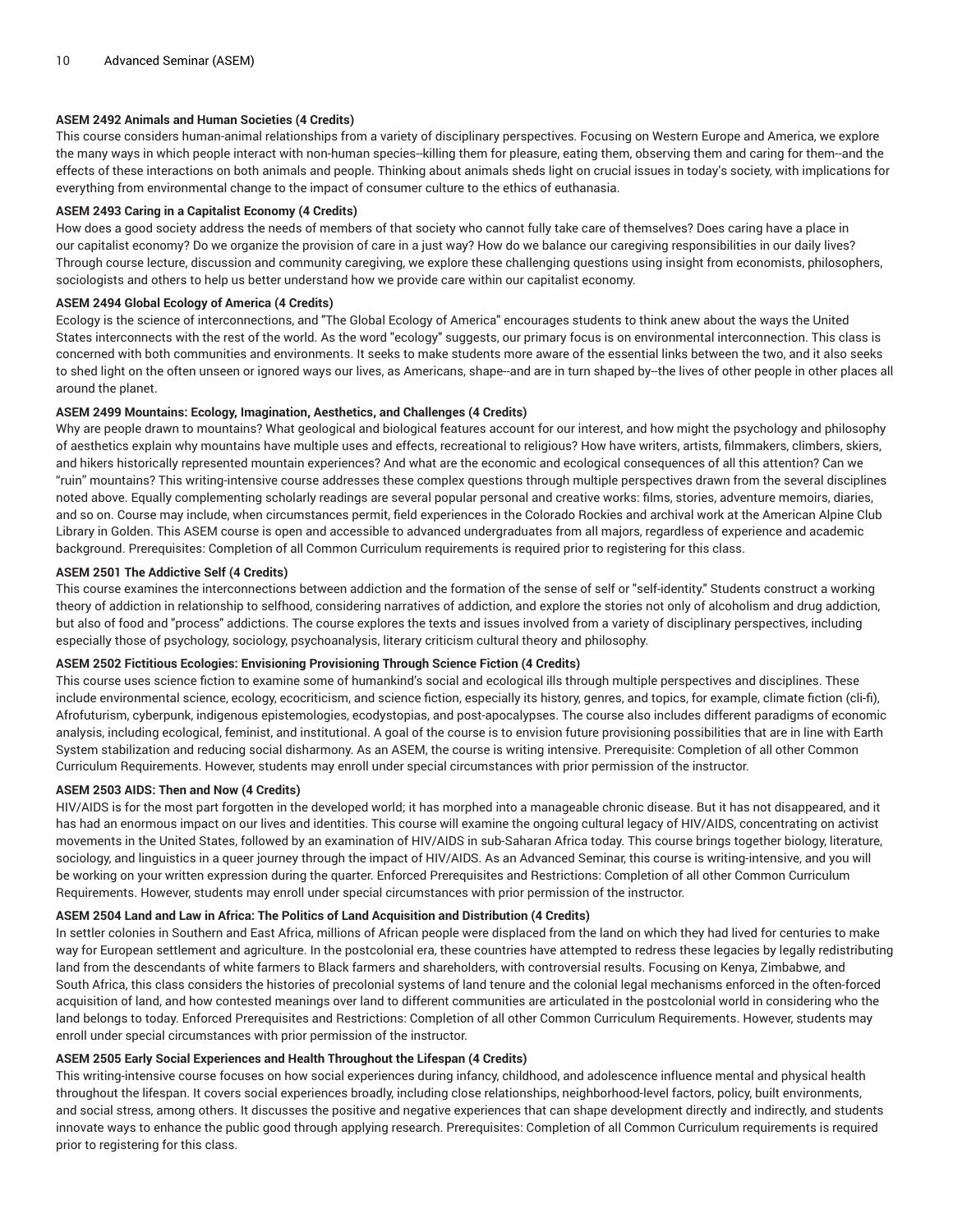# **ASEM 2507 Earth Sound - Earth Listening (4 Credits)**

This course is an environmental humanities seminar that takes an art/science approach to the study of ecoacoustics: the relationship between human beings and their environment through sound. The seminar approaches ecoacoustics through sound studies and ecological sciences. It emphasizes transdisciplinary problem-solving and developing proficiencies in critical dialogue. The course introduces ecoacoustic literacy as an exemplary art/ science toolkit for understanding noise pollution and acoustic ecology extinction as emerging environmental crises, and it develops the case for preserving personal, societal and biospheric spaces. Prerequisites: Completion of all Common Curriculum requirements is required prior to registering for this class.

# **ASEM 2508 The Cinematic Essay (4 Credits)**

As an Advanced Seminar, The Cinematic Essay is a creative and critical praxis course which focuses on formal and thematic analysis of documentary films from a wide range of international directors for the purpose of developing new methods of visual written work. Directors include filmmakers like Dziga Vertov, Anges Varda, Farrough Farakzad, Chris Marker, Abas Kiarostami, John Akomfrah, Ari Folman, and Chantal Akerman. Students watch films, read theory related to both cinematic technique and lyric essay, write both critical and creative short assignments, with the goal toward transferring cinematic documentary techniques and cinematic theoretical approach into creative, nonfiction essays, developed in a workshop environment. The course also promotes cultural knowledge, investigates hidden biases, and explores culture privilege. Prerequisite: Completion of all other Common Curriculum Requirements. However, students may enroll under special circumstances with prior permission of the instructor.

## **ASEM 2509 Communication and Production of Cultures (4 Credits)**

Profound changes in the last two decades on the global, national and local scales have brought about a collapse in people's traditional sources of self-definition, notably those ethnic, racial, geographic, sexual and national bases of group belonging and identity. Given such undermining of the old certainties, answers to the question "Who am I?" have become more tenuous, if not totally "up for grabs." Fragmentation of identities, ethnic conflict, social alienation and a loss of a sense of grounding are only some of the noted hallmarks of the present time. This course is designed to address the implications of this shift in signification--from identity to difference--for the dynamics of identity formation and the search for alternative bases for consensus-formation in the new millennium.

## **ASEM 2510 India: Caste/race/religion (4 Credits)**

India: Caste/race/religion explores the idea that caste is the foundational structure of Indian society and that all the modern problems that plague India—casteism and untouchability, the genocidal treatment of Dalits and Muslims, the degradation of women and queer people, communalism, and the systematic disenfranchisement of a majority of Indian society, to name a few—have their foundations in caste. We will also pay special attention to how progressive movements founded on anticaste values have challenged social exclusion by drawing upon indigenous and other liberatory philosophical traditions.

#### **ASEM 2511 Race, Class and Gender (4 Credits)**

Issues of race, class and gender are of salient importance as the population demographics of the United States have shifted dramatically over the last decade. The experience of working and living in isolation from people different from oneself will be increasingly rare in the years ahead. In this course, using a multidisciplinary anthology of essays as the primary text, the focus is on the psychological experience of intercultural discourse that stems from the intersection of race, class and gender in the United States at the beginning of the 21st century.

#### **ASEM 2512 Humor Theory and Application (4 Credits)**

Students in this course study psychology of humor and practice skills in comedic performance. Students learn the psychological theories of humor and apply these theories to the work of a variety of comedians and humorists and to satires or parodies, such as mockumentaries. Additionally, students analyze humor from a cross cultural perspective and learn about humor and laughter research in experimental psychology. As the ability to understand and use humor appropriately is a key component of interpersonal and occupational success, this course additionally helps students recognize and develop their own humor styles.

#### **ASEM 2513 Constructing Freedom and Bondage (4 Credits)**

Historically, claims about what it means to be free -- or even human -- have been made through discourses about enslavement and imprisonment; some have used bondage as a trope to explore philosophical or artistic projects, while others have used it to interrogate the assumptions of various political and economic paradigms. Others, still, have used these tropes as a means of advocating for social change, notably through slavery and prison abolition movements. This course examines how writers such as Hegel, Frederick Douglass, Angela Davis, and Dylan Rodríguez define the relationship between freedom and bondage, and it examines the stakes of those definitions for an American ethos deeply invested in the concept of freedom. The course uses frameworks of critical discourse analysis to consider peer-reviewed scholarship, political speeches, reality TV, music videos, and documentary films. The course also explores conceptions of civic identity in the United States. Completion of all Common Curriculum requirements is required prior to registering for this class.

## **ASEM 2516 Do the Wicked Prosper? (4 Credits)**

This course revolves around a question, which is famously quoted from the Bible, "Why do the wicked prosper?" The quotation presupposes that the wicked do prosper, but many strands of human thought challenge the supposition. This course examines the students' reactions to this question and leads them to approach the question and their reactions to it from a variety of academic perspectives.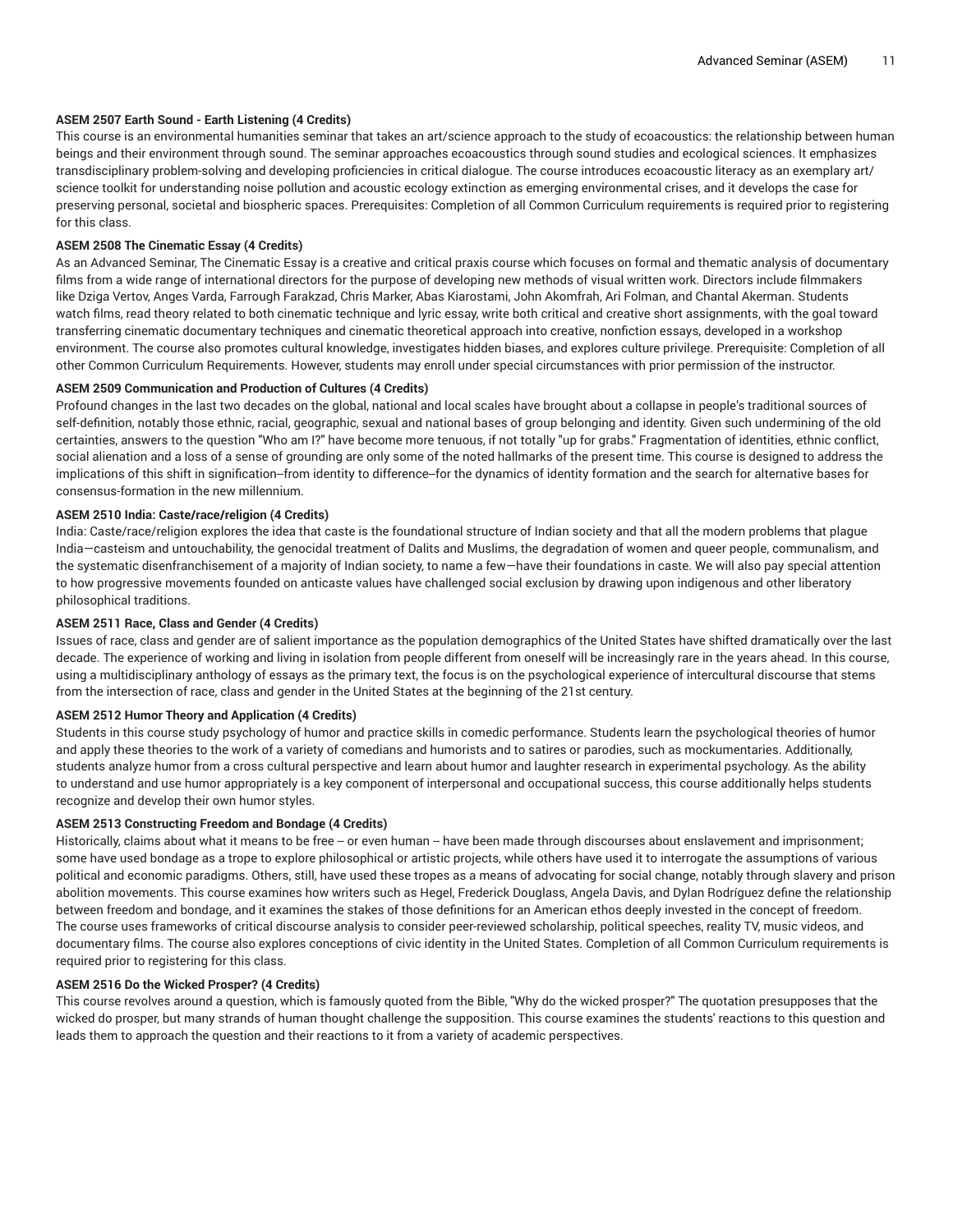# **ASEM 2517 Prostitutes of the Pen and Novel: 18th Century Women Novelists (4 Credits)**

In Seductive Forms (1986), leading feminist scholar Ros Ballaster famously coined the phrase "prostitutes of the pen" to describe the common perception regarding the first English professional female authors of the late seventeenth and early eighteenth centuries. It encapsulates the cultural conditions with which women had to contend and their ex-tremely limited options for earning a living. We will trace the social, economic, and histor-ical issues with which English society, particularly the women of the eighteenth century, faced. The eighteenth century witnessed the rise of capitalism, trade, the merchant class, and with these various developments also saw "the separation of spheres"—the domestic from the public. This separation of the domestic from the public constructed a division between men and women, whereby men ruled the public world: economy, politics, and education, and women were relegated to the home and excluded from the public sphere. One of the major effects of this division was the lack of professional opportunities for women. Other than acting as domestic servants, there was little chance for financial inde-pendence. Therefore, these "prostitutes of the pen" were true pioneers, women who creat-ed a profession for themselves and a way to survive. Beginning with these early British novelists, this course intends to investigate the history and work of English women writ-ers in the eighteenth century, extending to the end of the century. Additionally, this course seeks to explore women's history in the eighteenth century—their educational and professional opportunities and the ways in which patriarchy, property, and English law affected women and informed their fictional works. Moreover, this course will assess how novels afforded these women authors a voice of protest as well as at times becoming a voice of consent within popular culture.

## **ASEM 2518 Exploring Italy (4 Credits)**

This class combines a seminar meeting throughout fall quarter with two weeks travel to Italy following exams. Students focus on the art and literature of Rome, Florence and Venice in preparation for their travels. Students concurrently enroll in Excavating Italy (ARTH 2613 or ENGL 2613) as a corequisite.

## **ASEM 2519 Music of Southeast Asia (4 Credits)**

This course examines traditional, popular, and diasporic musical genres in Southeast Asia, using that lens to explore more broadly how music and culture interact on a critical global scale, drawing on histories of colonialism and power. From Javanese court gamelan, to Thai Luk Thung, and from karaoke among immigrant Vietnamese communities in the United States, to Malaysian shadow puppet theater, the course explores the varied and diverse region that is Southeast Asia. It examines both classical and popular musical traditions, approaching music not from a music theory perspective, but rather from an ethnomusicological standpoint – drawing on cultural studies, history, sound studies, critical theory, anthropology, sociology, and religious studies. Content includes music and performances, academic articles, first-hand accounts, and documentary films, focused on topics in music, dance, genocide, and social and political movements. Students will develop writing, listening, thinking, and oral skills. No formal music training or previous musical experience is required for this course. Prerequisite: Completion of all other Common Curriculum Requirements. However, students may enroll under special circumstances with prior permission of the instructor.

#### **ASEM 2520 Contemporary Theory and Art (4 Credits)**

This course examines continually changing theoretical perspectives that have influenced culture, using artworks and artists to understanding those theories and their influences on creation and interpretation. A larger concern is how these perspectives affect contemporary world views and how we have arrived in the current cultural climate; to those ends, the course offers a broad overview from Enlightenment thought through Postmodernism. While these theories circulate among various discourses in philosophy, physics, sociology, psychology and politics, the main focus and example is how art and culture have moved through this epoch. Prerequisite: Completion of all other Common Curriculum Requirements. However, students may enroll under special circumstances with prior permission of the instructor.

# **ASEM 2521 Representations of Youth: The Case of Italian Fiction (4 Credits)**

This class explores broad questions about the representation of youth and adolescence, using the lens of fictional representations of youth in Italian literature and cinema of the 20th and 21st century, especially contemporary Italy. In addition to studying novels and films, the course will feature historical and sociological sources (including from youth studies), and will provide tools for a methodological approach to storytelling. Prerequisite: Completion of all other Common Curriculum Requirements. However, students may enroll under special circumstances with prior permission of the instructor.

#### **ASEM 2522 Social Change and Interview-Based Theatre (4 Credits)**

This course is an exploration of the theory, techniques and processes used to create interview-based theatre. This course will explore both the theoretical and practical side of this specific theatre form. Students will read, analyze and reflect on past examples of interview-based theatre in order to gain a stronger sense of the ethics, limitations, possibilities and aesthetics that impact this particular theatre practice. In addition to the theoretical, students will have the opportunity to craft an interview-based play as groups in class, based on an exploration of the theme of their choosing. In a small group, students will craft interview questions, facilitate interviews, transcribe interviews, craft a script and have a staged reading of the final text. Additionally, students will write short reflections and a final paper. The objective of this course is to provide students, regardless of previous experience, with a deeper understanding of how to tell stories using interview as data - through a practical and analytical lens. This course will give students a general and specific understanding of the creative process used to produce an interview-based play as well as give them an opportunity to critique and analyze the form.

## **ASEM 2524 Paranormal Phenomena (4 Credits)**

Whether paranormal phenomena exist is an open and controversial question. "Believers" are convinced the evidence in support of paranormal phenomena is compelling, if not indisputable. "Skeptics" believe that extraordinary claims demand extraordinary evidence, and that the evidence for paranormal phenomena is nowhere near extraordinary, if it exists at all. This course examines the evidence for and against the reality of paranormal phenomena.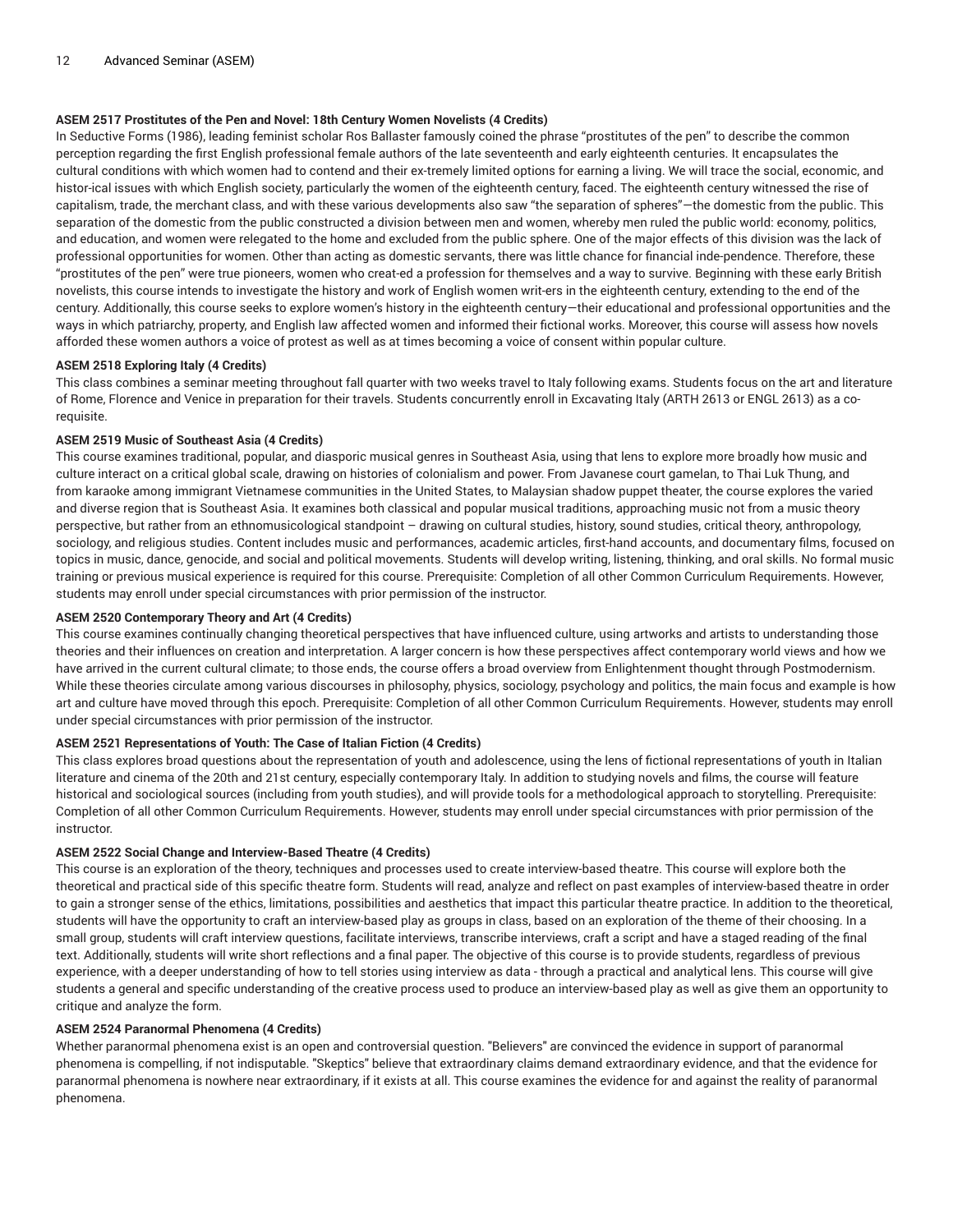## **ASEM 2525 Expressive Culture in Everyday Life (4 Credits)**

This class examines expressive culture as a site for analyzing the role of concepts like aesthetics, creativity and style in our daily lives. The seminar will explore the importance and meanings of expressive cultural forms, such as music, dance, theater, festival, narrative, in a variety of cultural contexts and which contribute to group solidarity and cohesion.

## **ASEM 2526 Communication in Close Relationships (4 Credits)**

Communication in Close Relationships emphasizes the relationship between the self and others at a personal level. We examine research from a variety of disciplines, including communication, psychology, sociology, family studies and history, to increase our understanding of relationships from diverse perspectives. The three main perspectives we investigate show how relationships affect and are affected by their context, the individuals involved and the relational system. The goals of this course are for students to increase their understanding of relationships from diverse perspectives; evaluate critically the information about relationships that we encounter in our everyday lives; ask and investigate questions about reallife relationships; and communicate insights into communication and relationships in a variety of formats.

#### **ASEM 2527 Life's Aim (4 Credits)**

How do our everyday activities and our short-term goals, like graduating from college and finding a job, fit together with some of our less concrete and more long-term concerns like finding happiness and meaning in our lives? Is there some way to understand our daily activities as coherent with and supportive of these overarching goals? Using philosophical, literary, psychological and economic texts, this course consists of an examination of the conceptual dichotomy of means vs. ends and the role that it plays in our analysis of human activity.

# **ASEM 2529 Analyzing the American Dream - Expressionist Film in 1950's Hollywood (4 Credits)**

This course focuses on the output of a few Hollywood directors (primarily Ida Lupino, Nicholas Ray and Douglas Sirk) who seem to reflect the dominant ideologies of post-war Hollywood. On the surface, their films celebrate middle-class success, a simple American can-do attitude and, most important for this class, characters who seem to reestablish pre-war expectations of femininity and masculinity. Rules of femininity, masculinity and sexuality are a constant focus for these directors, and each has his or her own approach to exploring the repercussions of strict gender assignment.

#### **ASEM 2530 Deportation Nation (4 Credits)**

The U.S. is engaged in the greatest mass deportation in its history. This course examines the evolution of deportation laws, their functions, and their effects. Controversies related to undocumented migration will be explored from multiple perspectives and through experiential learning activites. Students will develop evidence-based ideas for effective and humane reform.

#### **ASEM 2531 Culture of Desire (4 Credits)**

Sex--we talk about it all the time. Talk shows, online, in magazines, in plays and music, sex shows up everywhere. Why do we expend so much energy on something that, in most cultures, isn't really discussed much in public? And what is sex, exactly? How do we define it? How do we legitimize sex, and why have we decided to categorize people as heterosexual, homosexual, bisexual..? What structures have we developed to make us conform to those categories, and what discrepancies have we chosen to ignore? Why is it problematic to base arguments about relationships on historical evidence? In this course, students find out answers to these questions, answers that will lead to even more questions and problems.

#### **ASEM 2532 Death & Dying in Hindu Traditions (4 Credits)**

This course explores the meanings of death and dying in Hindu perspectives. The inevitability of death has led cultures throughout the world to speculate on what happens to the individual during, at the moment of, and after death. Until the modern period, religions have typically been the first or only place where people turned for answers to basic questions of existence: What happens at death? Will I and the people I love disappear forever? Or will we continue on after death in some way? Is this the only life we have? What is the relationship between the life we lead now and what happens at and after death? These kinds of universal questions have led to culturally specific and conditioned answers and speculations, some of which we will examine in this course.

#### **ASEM 2534 Trade Wars and Agreements (4 Credits)**

Trade between nations and its governance are as old as the history of interaction among human beings. But they have gone through major changes throughout the history since changing economic and geopolitical conditions have long challenged the international system of trade governance. This course investigates the evolution of international trade agreements as well as wars. It is about an inquiry of trade wars and agreements in the context of case studies (such as the 2018 US-China trade war) from a political economy perspective. Have the parties involved in trade been (un)fair to each other (e.g., China vs. the U.S.)? Are they (e.g., the U.S. and China) so interdependent that they must resolve trade conflicts? These questions remain valid even when countries reach a trade agreement. The course addresses those questions from the perspectives of various fields such as economics, political science, history, and cultural studies, and it illustrates the effects of trade wars on ordinary citizens. Prerequisites: Completion of all Common Curriculum requirements is required prior to registering for this class.

# **ASEM 2535 The Multiracial Individual (4 Credits)**

This course explores the historical racial tensions in the U.S. that have made it difficult to acknowledge the reality of multi-racial peoples in its midst, and traces the trends in culture and national consciousness that made it possible for a change to occur in the 2000 census. We survey the varying ways in which multiracial people have been regarded by the larger society in different social contexts, as well as the ways in which the sociological, psychological and political dynamics of multiracial identity have changed over time and have impacted the experience of multiracial people themselves.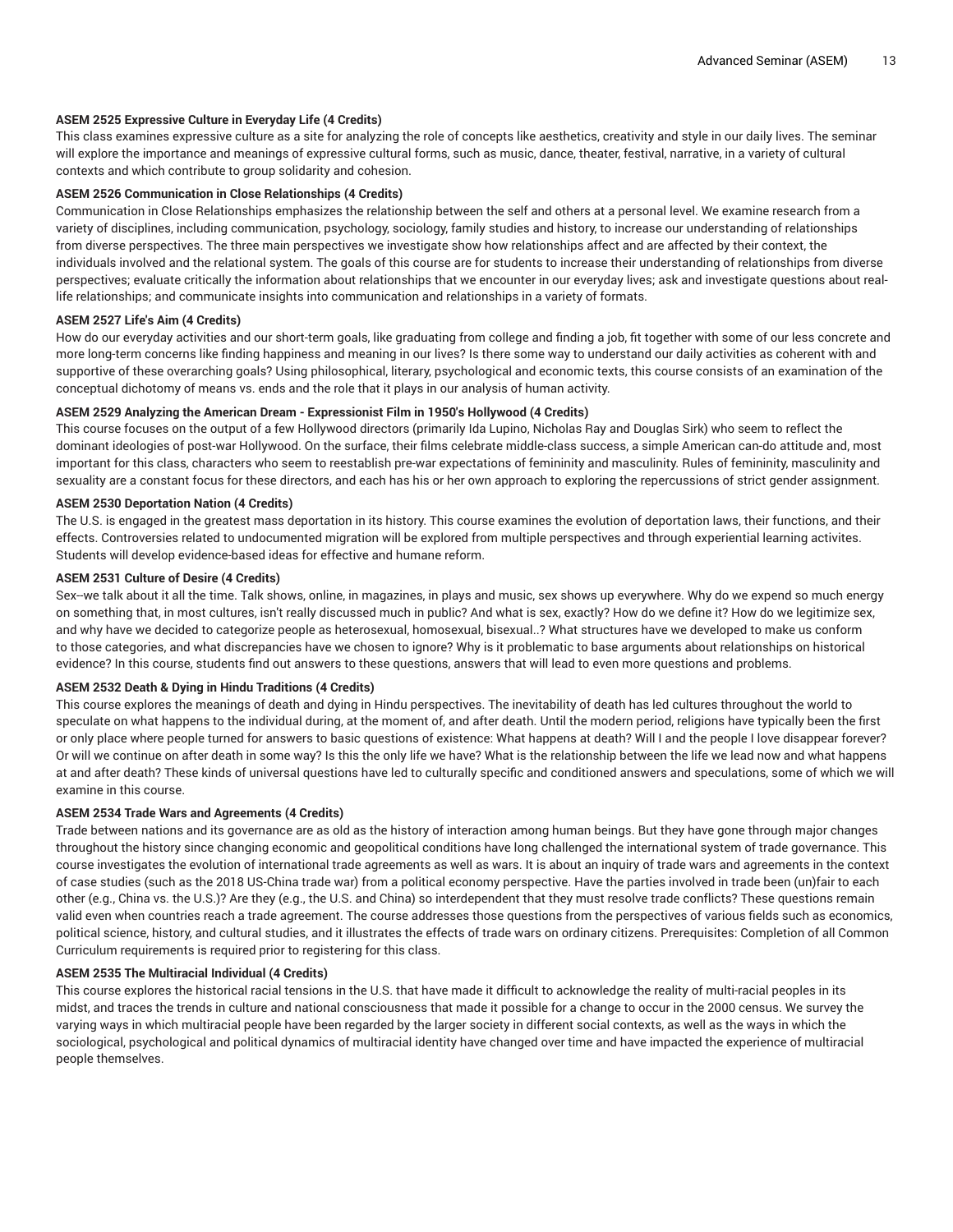# **ASEM 2537 Politics and Art (4 Credits)**

From the political monuments of the Roman Empire to the installation of Kehinde Wiley's Rumor of War in Richmond, Virginia, near several confederate statues, art and artists have shaped the way many interpret and react to important historical and current events. This course evaluates a broad range of imagery, focusing on the artists' choices for representation, the cultural climate of the time period in which the art was created, and the political influence of the resulting imagery. The course, drawing on art history/theory, political science, cinema studies, history, and other fields, explores issues of repatriation of artworks, political bans of imagery, photographic manipulation, and political portraiture. Prerequisites: Completion of all Common Curriculum requirements is required prior to registering for this class.

## **ASEM 2538 Critical Animal Studies (4 Credits)**

Critical Animal Studies will analyze a range of approaches to human and nonhuman animal relationships from the disciplines of philosophy, zoology, literature, art history, and media studies. Students will critically analyze a variety of disciplinary approaches to animal subjects, and reflect on their personal values, lifestyles, and identities as human animals.

## **ASEM 2539 Health, Media and the Self (4 Credits)**

What are cultural beliefs about health, about prevention and about risk? We focus on how culture, media, peers, medical professionals and family influence how we construct and define health and the many key concepts scholars have linked to the notion of being healthy, preventing ill health and pursuing good health. We also examine the impact and function of these definitions on our everyday lives by exploring what health perceptions have to do with one's self concept, identity, self esteem, relationships, expectations, attitudes, beliefs and behaviors.

## **ASEM 2540 Culture, Media and Power (4 Credits)**

Often, films, television programs (both entertainment and journalistic), print journalism and advertising are viewed as having the inherent power to shape the individual's values and beliefs about the identity of one's self as well as that of others. The cultural studies' perspective of this course takes the position that the power to shape values about identity is not solely the providence of cultural texts, but stems from the complex intersection of media institutions, various social groups and the interpretive process. This class explores how various forms of textual, interpretive, social and economic power come to bear on the production of different kinds of cultural media texts and the range of possible meanings about identity available within them. By the end of the course, students should be able to critically analyze the links between various media texts and messages and the definition of their self-identity.

# ASEM 2541 Engaged Learning Portfolios: A Pilot Course in Synthesizing Curricular and Co-Curricular Learning (4 Credits)

In this pilot offering of ASEM, students investigate their curricular and co-curricular experiences at DU through the lenses of engaged pedagogy, community engagement, and the public good. They consider the purposes and implications of a liberal arts education in relation to these complex and diverse experiences. Students discover and articulate connections between their various Common Curriculum courses and their experiences beyond the classroom, including study abroad and internships. The main course project requires students to analyze and synthesize artifacts of their learning to create a digital portfolio. This course is conducted primarily in a workshop format.

#### **ASEM 2542 Knowledge and Ignorance in Contemporary Scientific Practice (4 Credits)**

Over the last few decades, an increasing number of scientists, philosophers, historians, and sociologists have emphasized that the traditional depiction of science as a progressive accumulation of true - or approximately true - descriptions is an oversimplification. We have come to realize that the right kind of ignorance and failure can truly be a gateway to success, to deeper understanding. But how is this possible? What kind of failure can be turned into knowledge? How does science deal with ignorance? How does one use ignorance to its advantage? This course provides a long answer to these questions. Specifically, it recasts some classic philosophical issues by bringing attention to a widespread scientific practice that can be aptly called "black-boxing." The course examines and illustrates these issues with some prominent episodes in the history of science, from fields ranging from biology and psychology to economics. Beyond completing the Common Curriculum, there are no prerequisites for this course, which is introductory in character, presupposes no previous acquaintance with philosophy, the natural sciences, or the social sciences, and is entirely selfcontained.

#### **ASEM 2545 Medievalism in Music and Popular Culture (4 Credits)**

This course explores the phenomenon of medievalism—that is, the perception and representation of medieval culture in post-medieval eras—and examines its impact on Western (that is, primarily European-derived and influenced) popular cultures, especially in music. The course examines ways that artists past and present have used images of the medieval past to connote authenticity, spirituality, liberty, virtue, class, gender, race, rebellion, democracy, alienation, horror, romanticism, and magic. Sites of medievalism discussed in the course include novels, films, operas and musical theatre, folk songs, visual art and architecture, politics (including disturbing elements such as fascist and white supremacist movements), hip-hop, new media, and digital cultures that draw on medievalism. As are all ASEM courses, this one is writing-intensive. Enforced Prerequisites and Restrictions: Completion of all other Common Curriculum Requirements. However, students may enroll under special circumstances with prior permission of the instructor.

# **ASEM 2546 Gender and Power in Africa (4 Credits)**

This course explores how gender relations are enacted in Africa, including how those relations were (and are) impacted by colonial and post-colonial influences of western powers. The course examines multiple beliefs, attitudes, symbols, behavior and actions that define women and men in various African societies, in ways that are not binary or polar, but rather situational and dynamic. Illustrations of these issues are drawn from ethnographies, movies, novels and so on. The course employs mainly anthropological perspectives and research, but it also includes historical and literary materials. Completion of all other Common Curriculum is required before students can register for this course.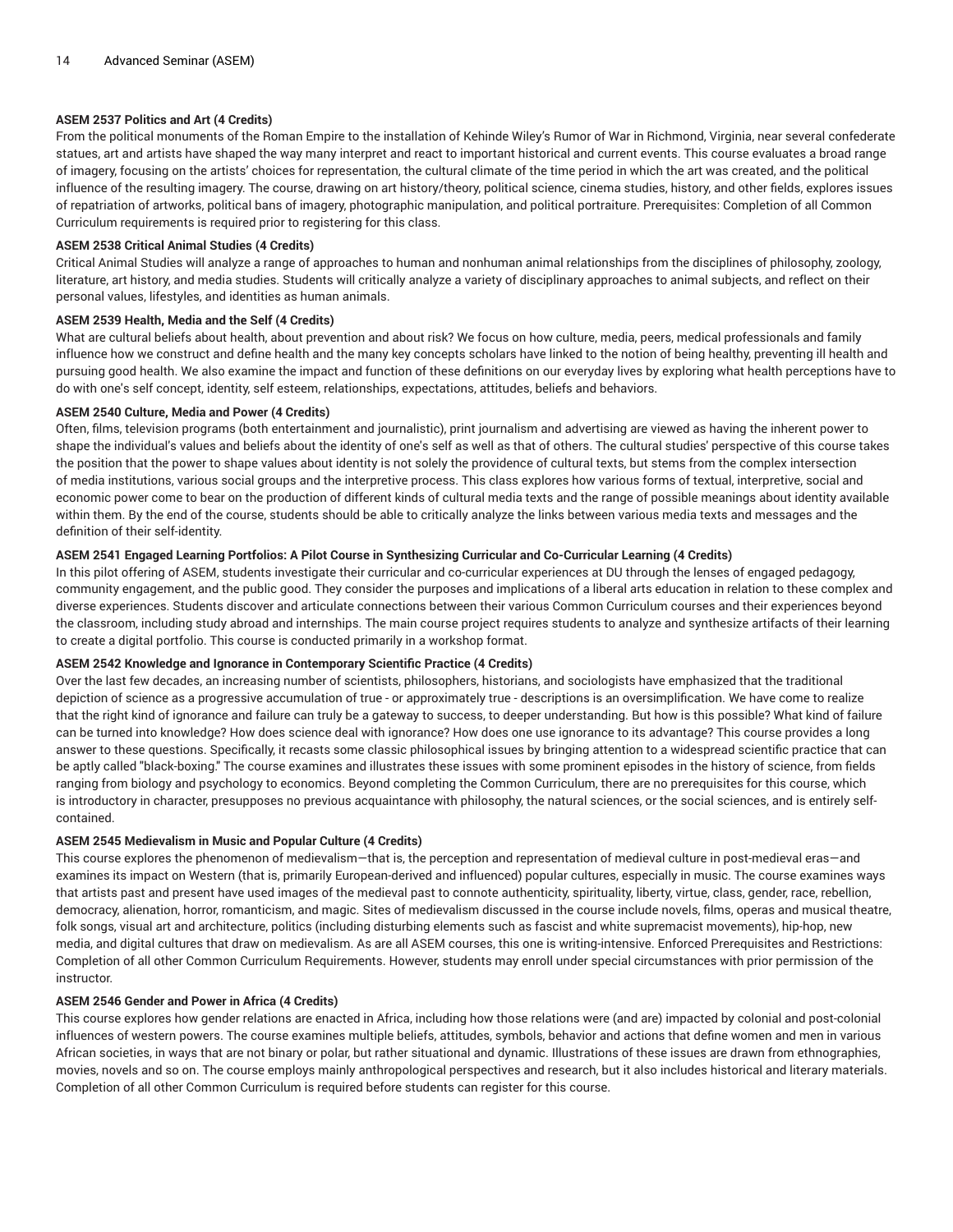# **ASEM 2547 Writing About Music in the 21st Century (4 Credits)**

Students analyze music from a variety of disciplinary perspectives, including historical, political, and sociological approaches, and then learn to write about music in genres ranging from album reviews, musician and/or scene profiles, cultural criticism, liner notes, music blogs, performance reviews, and personal essays. Students read nonfiction about music, attend concerts, and research musicians, their music, and musical communities. With an eye toward broader publication, students craft and share their findings with public audiences. Course texts such as How to Write About Music will be supplemented by historical and theoretical readings and by works from music writers like Lester Bangs, Amiri Baraka, Jeff Chang, Gerald Early, bell hooks, Amanda Petrusich, Ellen Willis, and so on.

## **ASEM 2548 Critical Consumer Culture (4 Credits)**

Students will engage in critical analysis of consumer culture, with a focus on how media, social media, advertising, spectacles/mega-events, and consumption spaces are a part of meaning-making in everyday life. In addition to reading historical and contemporary research articles about many facets of advertising and consumption, students will conduct their own analysis and write about various practices that make up this culture. To the extent possible, students will approach the study of consumer culture in the United States as if they were anthropologist or ethnographers, attempting to 'make strange' a set of familiar spaces and practices around consumption.

#### **ASEM 2550 Music, Gender, and Sexuality (4 Credits)**

Can music express gender and sexual identities? When a small group of scholars tenaciously raised this question in the 1990s, it created a contentious moment in the study of music history. Students will trace this lively debate through seminal interpretations of classical and popular music while honing listening and interpretive skills. Prior study of music is not required.

## **ASEM 2555 India and Historical Film (4 Credits)**

This is a course that utilizes films, fiction and writings of professional historians to explore themes in Indian society and culture such as the colonizer 'self' and the colonized 'other', the mechanisms of difference whether based on race, gender or religion, the processes of identity formation through national movements or community ties, real or imagined, and the quest for modernity through economic development and societal reform.

## **ASEM 2556 Social Media (4 Credits)**

Social media enable individuals to create, collaborate, and share messages with networks of all sizes. They are also tools for surveillance that are radically changing how governments and corporations engage with publics, challenging long established notions of privacy, freedom, and civil liberties. This course introduces students to the historical, economic, legal, and cultural context of social media and explores the ways we shape and are shaped by these emergent and ever-changing tools.

## **ASEM 2557 Body & Sexuality in Religions (4 Credits)**

This course examines the unique place of the body in biblical religion. We ask how the Bible and its interpreters have shaped current views on sex and the gendered body in Western society. How has the Bible been (mis)used in relation to current understandings of the physical body? Is the saying that a "human" does not have a body, but is a body as true for the Hebrew Bible as the Christian New Testament? How has Judaism and Christianity (de)valued sexuality, procreation and celibacy? How do the biblical traditions shape our modern opinions about the ideal physical body and body modification? How can we understand "out-of-body" experiences and notions of death and afterlife in Western religion? Students are encouraged to interpret the Bible and their own beliefs from a uniquely embodied perspective.

# **ASEM 2560 America Through Foreign Eyes (4 Credits)**

The United States, and Americans, occupy a unique, privileged and powerful position in the contemporary world order. Indeed, according to many scholarly and public accounts, the U.S. has achieved unprecedented status as the preeminent world power. Yet, despite or, paradoxically, perhaps because of its status as what some have called a world "hyperpower," large numbers of Americans are mostly, if not totally unaware of what U.S. global preeminence means to them and to other people around the world. This course aims to inspire critical reflection on the student's part about the role of the United States - its political and economic systems and practices, its culture, and most fundamentally its social actors, meaning its people(s), in a globalizing world.

#### **ASEM 2562 Modern and Postmodern Music (4 Credits)**

Students explore multiple musical styles and genres, primarily from the 20th century to the present, as they develop new cognitive pathways for experiencing all music. The course devotes substantial time to developing a vocabulary of descriptive terms that apply universally to music even outside the modern and postmodern subject matter.

# **ASEM 2565 The Power of Place-Making (4 Credits)**

Places are imbued with meaning, functioning as intersections of identity, memory, and power. Through an interdisciplinary critical perspective, students will explore place-making: how various forms of textual, interpretive, social, and economic power affect the production and experience of places, and the range of possibilities for social justice available through them.

# **ASEM 2566 Society Through Literature and Cinema (4 Credits)**

This course will study the interconnection of human societies (or nation states) as evident in different kinds of narratives. Discussing literary and film narratives in particular, we will examine the beliefs and influences that shape relationships within the same society as well as the beliefs and influences that shape relationships between different peoples and societies. Our examination will include an exploration of how these beliefs and influences are generated and modified. Our study will be aided by the interpretive insights of artists and visionaries. Our examples will be taken from different regions of the world.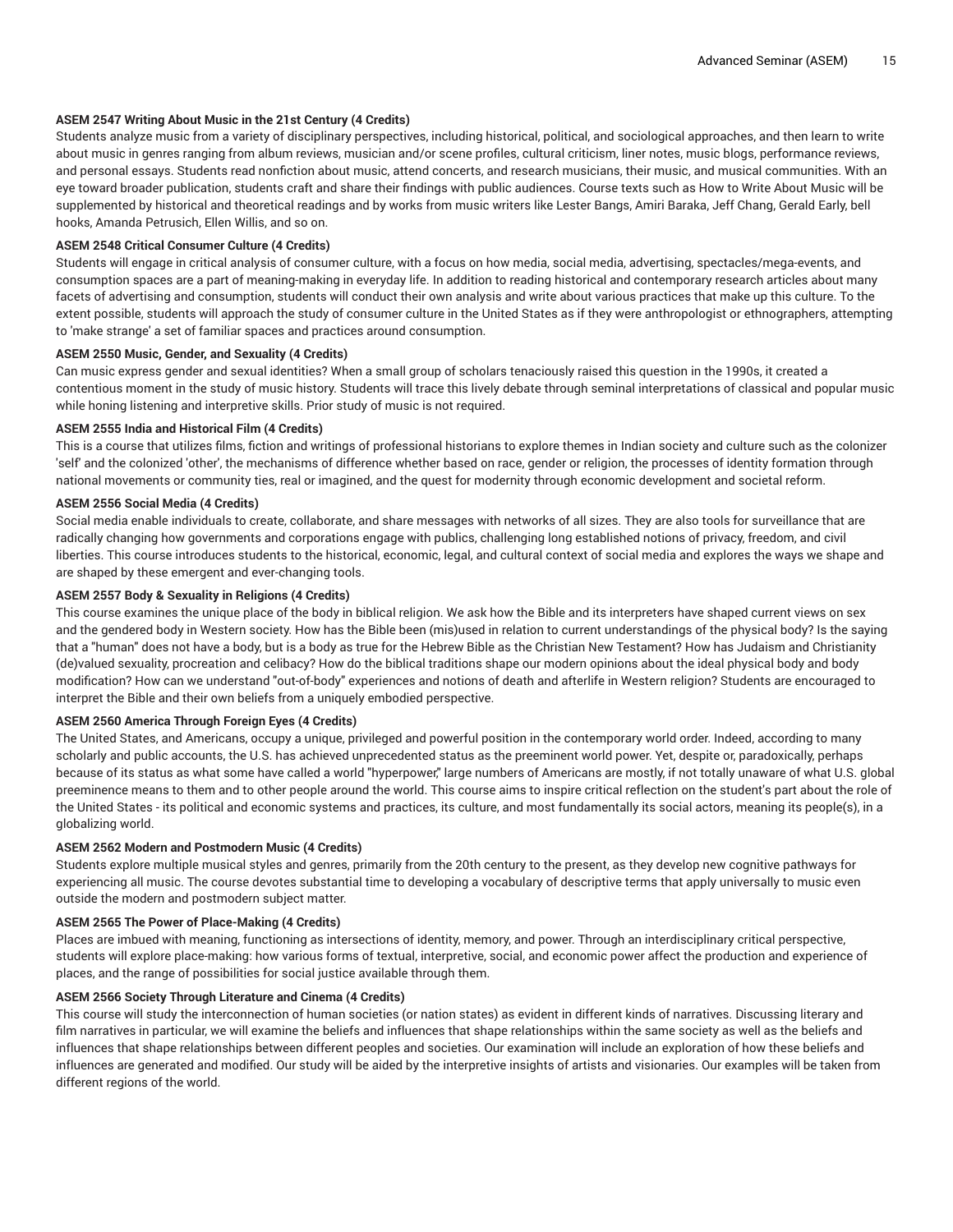# **ASEM 2567 Violence, Law, & the State (4 Credits)**

This class is built on interrogating arguably the fundamental issue facing every state: how to deal with violence. Through a mix of academic readings, films, documentaries, and reputable media, we will consider a range of issues regarding violence and the state in the modern world. The three organizing themes for the class are understanding the lived problems of violence, the nature and value of freedom in relation to violence and the state, and the question of how law relates to violence and the state.

## **ASEM 2568 Outsiders in Italian Fiction (4 Credits)**

This class addresses the recurring representation of the character as an outsider in the Italian literary and cinematic tradition of the 20th and 21st centuries. Novels, theatrical plays, and films will be supplemented by a collection of secondary sources on psychology and sociology, providing the tools for a correct thematic and methodological approach to storytelling.

## **ASEM 2572 Philosophy, Psychology, Neuroscience, and Free Will (4 Credits)**

This seminar introduces students to the topic of human freedom from the perspective of philosophy, neuroscience, and psychology. If everything that you do and have ever done is the inevitable byproduct of the political, social, economic, cultural, familial, psychological, and neurological forces at work within and around you, in what sense could you be free and morally accountable for your actions? In what sense could you be worthy of praise for your accomplishments and blame for your failures? The course will address the topic of free will using contemporary scholarship in philosophy, neuroscience, and developmental and social psychology, and we will ask questions such as: What, exactly, is free will? What can our understanding of causation tell us about free will? What is moral responsibility, and how is it related to free will? What brain processes underlie our decisions? Prerequisite: Completion of all other Common Curriculum requirements.

## **ASEM 2573 Violence, Law and the State (4 Credits)**

This class will interrogate what is arguably the most fundamental issue facing every government: how to deal with violence. Through a mixture of academic readings, films, documentaries, and reputable media, the course will consider a range of issues regarding violence and the state in the modern world. Prerequisite: completion of all other Common Curriculum requirements.

## **ASEM 2576 Art, Thought, Spirituality (4 Credits)**

This course examines the close and complex relationship between esthetic expression and private religiosity, or "spirituality." The course will examine how theories as well as personal accounts of artistic creativity, experience and appreciation can both broaden and deepen our understanding of the inner life that is otherwise communicated in religious terms and how artistic expression can also have a quasi-religious or "spiritual" character. The central objective will be to illumine the way in which the construction of the individual self and the formation of the personal identity are intimately tied to different quests that are artistic and spiritual at once.

## **ASEM 2577 Cultural Intersections (4 Credits)**

In this course, we explore the dynamics of cultural reception or the translational dimension of modern culture, particularly the reception of narratives within particular cultures and beyond. Our main focus is the principles that integrate and divide people along the lines of race, class, ethnicity and culture. Our journey involves studies of cultural contacts, contexts and narratives from Africa and the Caribbean, Asia and the Middle East, Europe and the Americas.

# **ASEM 2578 Travel Writing Through the Ages: Exploring Italy and the Self (4 Credits)**

A panorama of the evolution of the Travel Writing genre shows how different travelers have interacted with foreign environments for centuries and provides students the model to create their own travel journal. The course focuses on travel narratives to, from, and within Italy. The reading list includes Italian and American writers such as Christopher Columbus, Margaret Fuller, Mark Twain, Carlo Levi, Italo Calvino and Umberto Eco. Excursions to different parts of Italy, visits to historical sites and museums and screenings of relevant Italian films complement the class.

## **ASEM 2579 From Literature to Film (4 Credits)**

In this course, we examine the adaptation of literary works into films. We closely study selected modern literary works and the film interpretations of each work. Focusing on the transition from one narrative form to another, the course enhances the critical skill of students as well as their creative ability with respect to cinematic translations. We, therefore, also have mini scriptwriting workshops as a way of imaginatively highlighting the sort of considerations that go into the making of the film script.

## **ASEM 2580 Celtic Identities and Nationalisms (4 Credits)**

Every March 17th, millions of people around the world engage in invented rituals of drinking, parades, & music in celebration of St. Patrick's Day. Summer finds Scottish Highland Games enacted by kilt-wearing, bagpipe-playing, Celtic-culture aficionados across the English-speaking world. The European Union has funded Celtic-History Trails & sites across Western Europe to link itself to an earlier period of 'unification.' Millions of people claim Celtic heritage and ancestry in the U.S.A. and across the globe. But what does that really mean? Who is entitled to claim such identities? Who is not? How do people reconcile 'Celticness' with other elements of individual, national, and group identities across the globe? This course uses Celtic identity as a means of engaging students in a critical examination of the meaning and process of identity formation. Students identify, compare, and evaluate the methods used to define and claim legitimate and illegitimate definitions of "Celtic" identity espoused by past and current nationalists, musicians, archaeologists, political scientists, historians, governments, film-makers, shopkeepers in Wales, Scotland, Ireland, Brittany, Europe.

#### **ASEM 2581 Forgiveness, Politics and Film (4 Credits)**

This course covers a number of reconciliation frameworks that have been employed as transformative and peacemaking strategies in various interpersonal, social and political contexts. We discuss the value (and limitations) of core reconciliation concepts, see how they have been used productively, and consider their possible application to ongoing problems in the world today.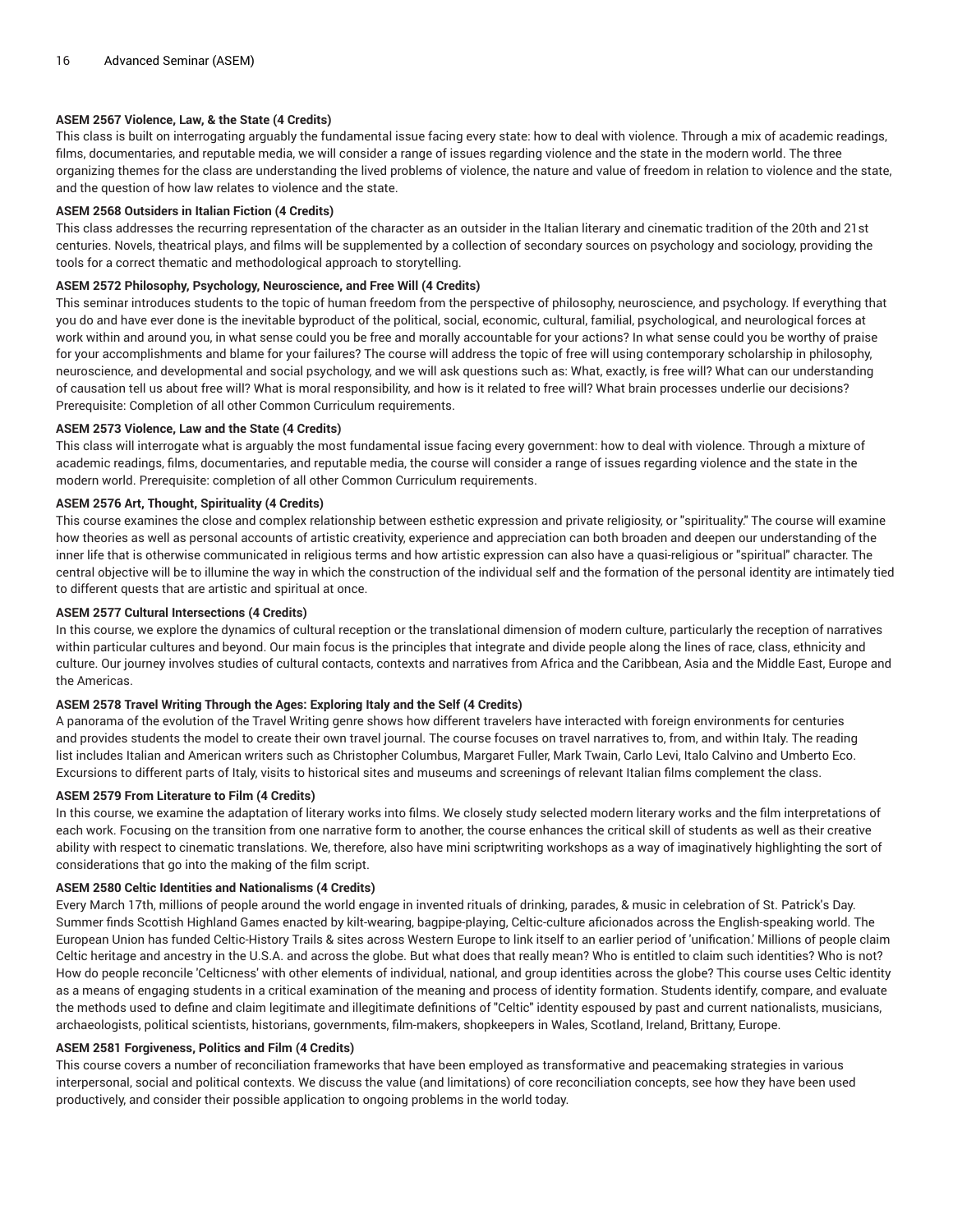# **ASEM 2582 Latina/o Identity & Community (4 Credits)**

This course analyzes the complexity of Latinos' unique social position, using a interdisciplinary approach to understand the construction, maintenance, and change of Latino identity and community formation over time in the United States. As students will learn, Latino identity in the U.S. has experienced a continual process of negotiation between dominant discourses-regarding gender, race, politics, economics and culture--and the socio-political and cultural histories of their own communities. Accordingly, we explore the variety of ways in which identity and culture are socially constructed and actively contested, with particular regard to the diversity among and within Latino groups.

# **ASEM 2583 Individuals, Individuality, and Society (4 Credits)**

Individual" is a key term in discussions of human life and human interaction, but it tends to be inadequately defined. We often assume that we already all understand what an individual is. In social science, especially, "individual" is typically assumed to correspond to individualism, and, particularly, to methodological individualism, the view that the individual parts making up a whole entirely and exhaustively define and determine that whole; from which it follows that each individual is to be understood as what it is in isolation, unrelated to any other individual. This course, by contrast, starts from the claim that the question "what is an individual?" is genuinely difficult, and that much too little attention has been given to it.

#### **ASEM 2586 Memoirs of Madness (4 Credits)**

We examine mental illness from a literature perspective--through analysis of memoirs, and in concert with a scientific perspective--through psychological-based texts and lectures. This unique approach to study mental illness should be inherently interesting for students because of the subject matter and the chance to engage the material through personal narratives. The use of memoirs allows for a rich understanding of a variety of impairments with the added benefit of the firm anchor of clinical science.

#### **ASEM 2589 Thinking (4 Credits)**

This course helps students both learn how to think well and to understand why they often don't think well. The course addresses a wide range of topics in which thinking is relevant including creativity, science, argumentation, rhetoric and intelligence. Students come to understand their personal strengths and weaknesses in thinking and students spend a substantial amount of time improving their areas of both strength and weakness.

## **ASEM 2590 Interpreting the Holocaust Through Film (4 Credits)**

This course takes students on a journey from Nazi Germany to the present day through the lens of the camera. We examine how the Nazis used film to convey their messages, explore the varied experiences of those who lived during the time of the Holocaust as depicted in films, view movies that address various ethical dilemmas presented to Jews and Gentiles as a result of these trying times, and discuss the ways that the Holocaust has been represented and memorialized through films in more contemporary times.

#### **ASEM 2591 Latina/os in Popular Culture (4 Credits)**

This course examines trajectories of representations of Latina/o identities in popular culture (i.e. film, music, television), both produced by the dominant culture, as well as self-produced. Students first work to understand the complexity that comprises Lainta/o communities by reading some foundational works on Latina/o identities (i.e. Gloria Anzaldua's Borderlands/La Fontera: The New Mestiza). Following this, through a historical perspective we trace the emergence of Latina/o images in popular culture and how those images are tied to contemporary events of the time.

#### **ASEM 2594 Memory and Memorialization (4 Credits)**

This course focuses on how social groups represent, experience and commemorate the remembered past. We explore issues of construction of memory, particularly addressing issues of how the representations of the past--and its materialization through monuments, ruins and landscapes- are connected with issues of institutionalized perceptions of national, ethnic, racial and religious identity. Memory and its material representation are addressed through interdisciplinary readings and case studies from different geographical areas, and as much as possible, we use the city of Denver and Colorado as our study site to apply our observations and readings.

## **ASEM 2596 Politics of Reconciliation (4 Credits)**

This class addresses the national and international efforts to seek justice and achieve reconciliation. It examines how state and non-state actors reflect on an unfortunate or hostile past with a designated "other": how did their relations and interactions with this targeted "other" go wrong? What were the material, philosophical and emotional grounds to breed such hostilities? What were the consequences? Has the memory of the "past self" and "past others" shaped the way the two groups interact today? Why do some actors refuse to say "sorry," and why do some victims refuse to forgive? What are the similarities and differences among various reconciliation projects? In this class, we lead students to explore these challenging yet exciting questions.

#### **ASEM 2597 Unwrapping the Rhetoric of Consumption (4 Credits)**

Unwrapping the Rhetoric of Consumption: A Critical Investigation of the Relationship between Communication, Consumption, Shopping, and Identity is a writing intensive course that offers an introduction to the study of consumption as a communicative phenomenon. People often use consumption to demonstrate who they are, their worth/importance, their relational ties, their gender, etc. The course will examine the socially positive and negative implications of these practices of consumption. Completion of all Common Curriculum requirements is required prior to registering for this class.

#### **ASEM 2599 Sport, Deviance, Social Contrl (4 Credits)**

This course explores four broad themes: sociological theories of sport, sport identities, sport deviance and the confluence of sport, media and social control. It examines timely real-world examples and draws on a range of disciplines that have investigated sport in society, including cultural studies, sociology, psychology, anthropology, criminology and kinesiology. Completion of all other Common Curriculum is required before students can register for this course.

# **ASEM 2602 The Black Spiritual (4 Credits)**

This course examines the role of traditional black, or "Negro," spirituals (the songs created and first sung by African Americans in slavery) in the evolution of American ideals of freedom, justice and grounded spirituality. A history of the spiritual as folk and concert music is paralleled by an examination of the very concept of "American" that evolved, both from the perspective of those excluded and those included in that concept.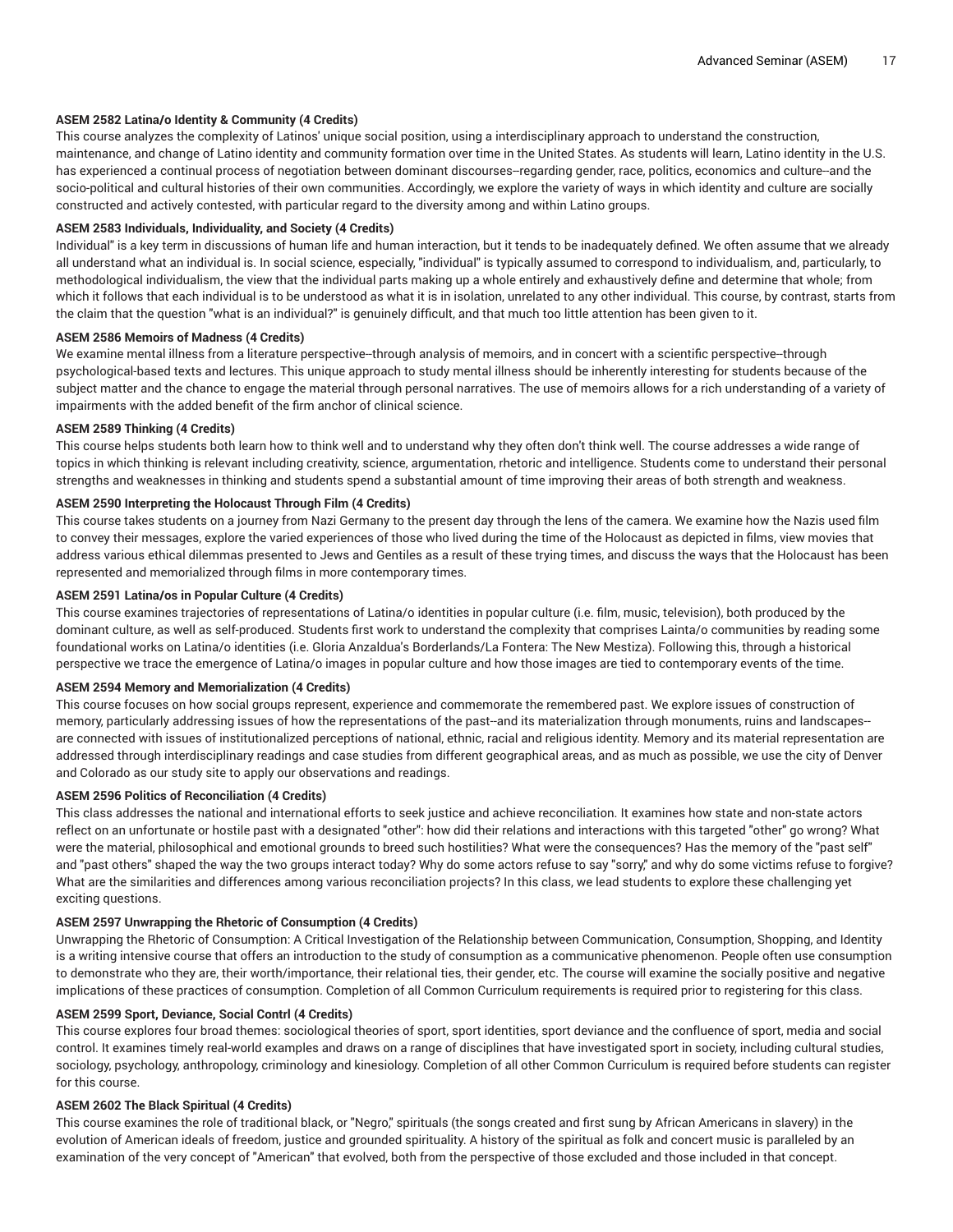# **ASEM 2603 Indigenous Approaches to Gender and Sexuality (4 Credits)**

This course introduces various ways that indigenous communities in the U.S. and Canada have understood and attempted to navigate issues gender and sexuality in a religious context. It introduces foundational understandings of gender and sexuality that inform both Western and Indigenous cultures, and it explores the fundamental differences between those understandings. The course also presents emergent theories that challenge assumptions common within the Euro-American tradition. Through research and writing, students add to the contextual breadth of the class.

## **ASEM 2604 Russia: Revolutions & Utopias (4 Credits)**

This course examines Russian culture and society from the late 1800s to the 1930s, when Moscow and Saint Petersburg/Petrograd were synonymous with cutting-edge and avant-garde, staging revolutions--and dreaming of utopias-in politics, art, sex and science, to name but a few areas. The course compares the ideals of those times with Russia today as well as with developments in Western Europe and North America.

## **ASEM 2605 Society, Nature and Animals (4 Credits)**

Society, Nature and Animals examines the enormously engaging and complex relationships between human communities/societies, on the one hand, and the natural world and nonhuman animals on the other. The course focuses principally, through not exclusively, on the United States, where these relationships have been imbued with special significance, and prominent political and intellectual figures have cast the country as "nature's nation." The course also considers how different social groups, particularly those structured around gender, race/ethnicity, cultural/national identity and social class, are connected to the natural world and nonhuman animals.

## **ASEM 2606 Japanese Film (4 Credits)**

This course examines some of the most iconic films in the Japanese cinematic tradition in order to identify and critically engage in narratives of Japanese aesthetics and cultural identity, especially ones that take culture as the site for locating tradition and/or modernity. No previous knowledge of Japanese or film required.

# **ASEM 2609 Literature of Nature and Apocalypse (4 Credits)**

Concern about the declining state of the environment has been a topic of longstanding interest, from Henry David Thoreau to John Muir, and writers like Edward Abbey, Ernest Callenbach, Louise Erdrich, T.C. Boyle, Octavia Burtler, Cormac McCarthy and others. This writing intensive course examines questions relating to environmental activism and social structures predicated upon technological and materialist culture. It considers how American writers have reassessed the relation between religious beliefs and notions of utopia and apocalypse. It examines and analyzes timely and relevant historical, literary, and philosophical issues relating to the current state of the environment.

## **ASEM 2611 Being Human: Sex and Sexuality (4 Credits)**

Relationships are the greatest thing in the world--until they end. Many people have experienced both the exhilaration and the misery of a romantic relationship. The same can be true for other types of social relationships. How do you make sense of the relationships around you? To navigate better our complex human landscape, understanding the basis of human sexuality and sexual expression is important. This course examines behavior and emotion by introducing the results of high-quality scientific studies of sexual behavior and its evolution and expression. Prerequisites: Completion of all Common Curriculum requirements is required prior to registering for this class.

#### **ASEM 2615 Disease in World History (4 Credits)**

This course examines the social and political impact of disease in global history, and also considers how understandings of disease have changed over time. Participants will explore topics from the relationship between religion and medicine at the time of the Black Death; to early twentiethcentury tuberculosis and the social stigma of the disease; to the eradication of smallpox in the 1970s, and debates about the wisdom of pursuing disease eradication; to Ebola and its significance in the broader global health inequities of the modern period. Students will not only learns about the history of disease but will also learn to evaluate historians' arguments about disease and its significance.

## **ASEM 2616 Globalization and its Discontents (4 Credits)**

This course examines the expansion of the world economy in a comparative historical perspective and draws on the disciplines of economics, history and political science. The course begins by introducing the current popular/journalistic debates using social science and historical arguments and evidence. The purpose is to provide the students with tools for critical analysis and a conceptual map to understanding the debate.

# **ASEM 2620 Inventing America (4 Credits)**

This class introduces students to exemplary public documents, primarily in the form of speeches, which address the promises set out in the preamble of the U.S. Declaration of Independence: the rights to life, liberty and the pursuit of happiness. The course traces how these promises have been articulated by a succession of public actors ranging from U.S. Presidents to members of radical political factions. The course always addresses three major political movements: (1) the movement for political inclusion of Blacks, beginning with early abolitionists and extending to the struggle for civil rights, including the black power movement; (2) the movement for the political inclusion of women, beginning with the suffragists and extending to include feminism, including the fights over sexual freedom; and (3) the struggle over economic rights, beginning with early U.S. socialist and anarchist movements and extending into the contest over the creation and pruning of the U.S. welfare system.

# **ASEM 2625 Rough Draft History: Film and Video Documentary (4 Credits)**

This course presents a historical study of documentary film and video, from the films of the Lumière brothers in the 1890s to several contemporary examples. We will explore such issues as the nature of documentary and what distinguishes it from fiction, the development of various documentary modes or styles, propaganda and ideology in documentary film, documentary ethics, borderline forms that combine documentary and fiction, and documentary's role in supporting established institutions and regimes and/or promoting social change.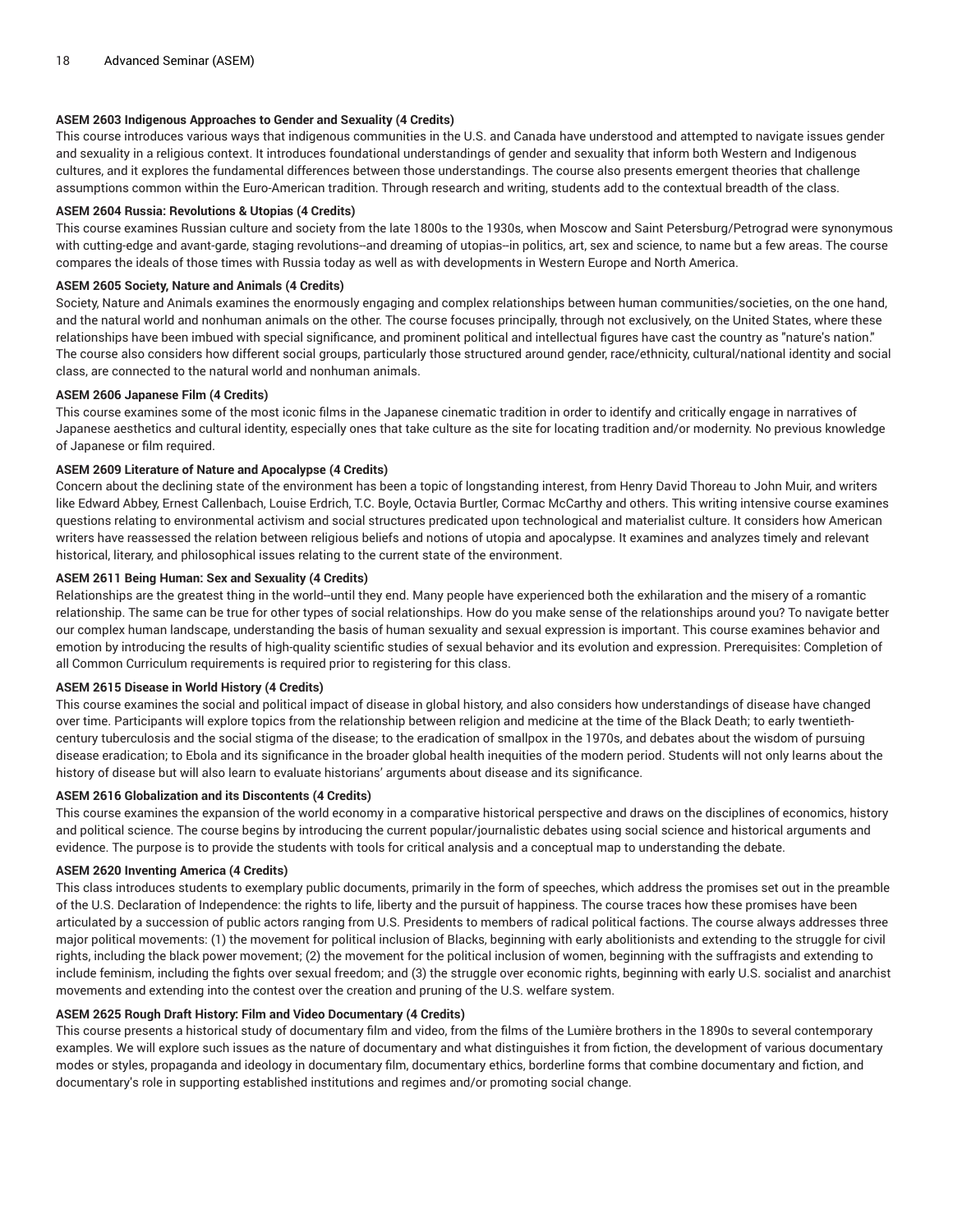# **ASEM 2626 Politics, Policy and Economics of Healthcare (4 Credits)**

This course takes an intensive look at American history from 1945 to 1955 in order to investigate the relationship among international relations, domestic politics and American culture. While anticommunism was perhaps the preeminent influence over American politics and culture, this course also investigates other related cultural developments, such as the moral and cultural anxiety resulting from the revelations of the Holocaust and Stalinism, the anguish represented by the height of existentialism in American thought, the exploding popularity of abstract expressionism, the gradual growth of consumerism, and the effects of the baby boom.

## **ASEM 2629 Truth and Treason in the Cold War (4 Credits)**

This course takes an intensive look at American history from 1945 to 1955 in order to investigate the relationship among international relations, domestic politics, and American culture. While anticommunism was perhaps the preeminent influence over American politics and culture, this course also investigates other related cultural developments, such as the moral and cultural anxiety resulting from the revelations of the Holocaust and Stalinism, the anguish represented by the height of existentialism in American thought, the exploding popularity of abstract expressionism, the gradual growth of consumerism, and the effects of the baby boom.

## **ASEM 2633 Literature of Trauma (4 Credits)**

This course examines the relation between memory, trauma and history in postwar American literature and culture, as those have become major themes in novels and films. The works examined in this course provide us a window into experiences of victims of trauma, while extending the possibility of forming a more sensitive and inclusive conception of American history and culture. Readings include literary works and a selection of secondary critical and historical texts. Completion of all other Common Curriculum requirements is required prior to registering for this course.

## **ASEM 2640 New England: Myth and Memory (4 Credits)**

The subject of this course is historical memory or, to put it simply, the relationship of the present to the past. Historians take for granted what has been called "the invention of tradition," but most people do not appreciate the constructed nature of the past and do not recognize the possibility that there have been (and continue to be) contests over which version of key historical events or movements is to be disseminated to the public. This course focuses on region--New England--and its racial history as a case study of the process of fabricating historical memory. New England's history is particularly useful for this purpose because the region has had an inordinate impact on our national history.

# **ASEM 2641 Globalization from Above and Below (4 Credits)**

This course provides a unique and challenging opportunity for students to clarify the concept of globalization by exploring parallel and interesting forces "from above and below." This course draws widely from international studies, economics, political science, sociology, environmental studies, and feminist theory to examine processes of global social change and conflict. Through academic theorizing and activist writings, the course familiarizes students with some of the landmark debates on globalization. Completion of all Common Curriculum requirements is required prior to registering for this class.

# **ASEM 2642 Between Persecution and Revolution (4 Credits)**

This course will investigate how women in America, France and Iran have written their way into and beyond male power structures. Ranging from the 17th to the 21st centuries, we will study literary, religious, political, psychological, and biological writings that probe the vexed power of female voices in the public sphere. Completion of all Common Curriculum requirements is required prior to registering for this class.

# **ASEM 2643 Comparative Democratization: East and West (4 Credits)**

The purpose of this course is to examine the contested meanings of revolution and to clarify its paths and goals. To advance these purposes, this course highlights the experiences of a variety of revolutionary projects in different regions, eras and cultures. It also explores the weights that different actors (state, society, global orders, charismatic leaders, etc.) hold in shaping the processes of radical political changes. The course will conclude by exploring new thinking on the politics of revolution for the twenty-first century. We will ask how issues of ecology, gender, changing values, indigenous movements (to name just a few) can liberate our imagination about revolution in specific and political change in general in a post-modern world.

# **ASEM 2646 Dance in India (4 Credits)**

As a discipline in which the body is trained to become "naturalized" in very specific ways, dance tells us much about the culture in which it is a part. Dance movements and meanings also become sites of conflict during periods of cultural transition, and yet because of dance's ephemeral nature, its relative adherence to tradition, or lack thereof, is difficult to ascertain, and thus often hotly contested. This course explores the tension between change (innovation) and continuity (tradition) in four different forms of dance from the Indian subcontinent: Bharata Natyam, a classical dance form from South India; Kathak, a classical dance form from North India; Bhangra, a folk dance form from Northwestern India; and the mass-mediated, syncretic form of dance predominant in the Bollywood film industry.

# **ASEM 2648 Good Vibrations - Electronic Music: Technology and Culture (4 Credits)**

This course hopes to supply the answer to the question, "How did we get here?" To answer that question, we need to look at the phenomenon from many different perspectives. History frames the topics of the course. In order to understand characteristics of electronic instruments, we start with traditional mechanical-acoustic instruments. Their characteristics are the model for many modern electronic instruments. Although in the experimental years early in the 20th century, all traditional models of music were questioned; those included musical notation which has been in place since Charlemagne's rule in A.D. 800, the number of notes within an octave, the number of notes within a span of time, and dynamic range (loudness and softness). We look at the anatomy, physiology and perception (psychoacoustics) of human auditory response in order to frame the limits of the characteristics of electronic music and the means to produce them. Of course, the "electronics" are presented at a higher system level to promote understanding of the electronic instruments themselves. (NOTE: No human subjects will be harmed or subjected to any inhumane treatment by presentation of analog or digital circuits during the delivery of this course.).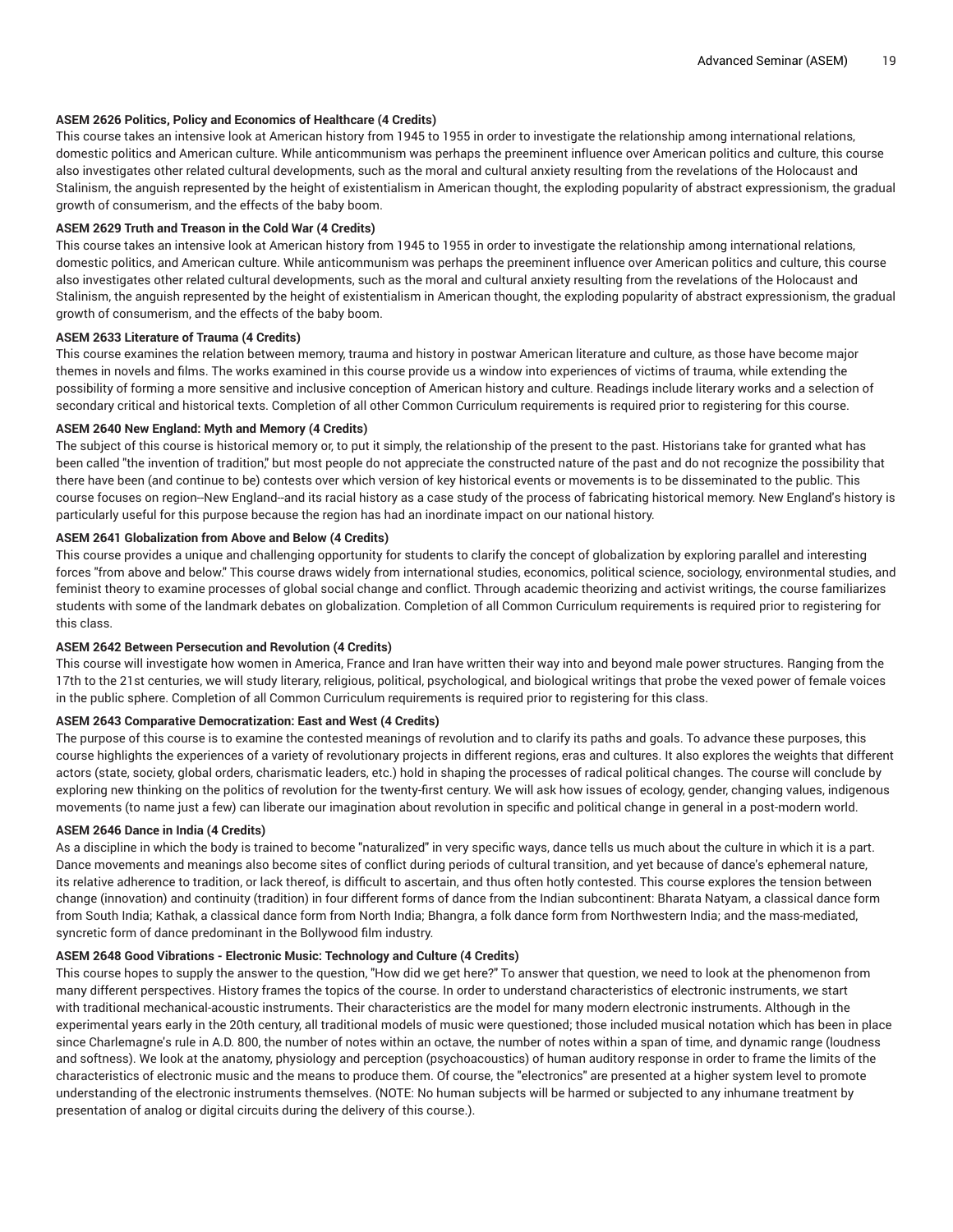# **ASEM 2651 The Peopling of the Western Hemisphere: Science, Evidence, Controversy (4 Credits)**

The migration and colonization of North and South America is analyzed based on data and observations made from the archaeological record. While it is evident that people did arrive in the Western Hemisphere in the distant past, there is a great deal of dispute about where they came from, when they arrived, and how they adapted to the new environments they encountered. The course evaluates various claims about all these important aspects of human migration. It tests conflicting models about which people arrived first, where they first landed, and what they did when they got here. The primary tools for this analysis are archaeological materials, but the course also draws on recent DNA and linguistic evidence of living Native American groups.

## **ASEM 2652 Conspiracy Theories and Contemporary Culture (4 Credits)**

What have become called "Conspiracy Theories" (CTs) have been around since some of the earliest human narratives but have only quite recently been studied as a distinctive phenomenon. Underlying this explosion of popular interest in CTs are a number of intriguing philosophical, psychological and socio-political issues that reveal a great deal about how social discourse is pursued, formed, circulated and empowered (or disempowered) in the contemporary world. In this course, we will view this broad phenomenon of CTs from three different perspectives: (1) philosophical, (2) psychological, (3) social and political.

## **ASEM 2653 Law & Politics of Reproduction (4 Credits)**

This course engages issues by examining them from multiple perspectives, using analytical tools from multiple disciplines. We explore historical and cultural changes over time, tracing them through historical and political writings, U.S. Supreme Court cases, legislation, statistical data, memoir, and sociological, philosophical and anthropological analyses. In drawing on these multiple sources, we examine past and present while also considering the relationship of these issues to the future.

## **ASEM 2657 Harry Potter and Esotericism (4 Credits)**

Today's students have grown up with J. K. Rowling's seven Harry Potter books. This incredible publishing phenomenon has inspired children and adults alike to devour 500-page books within days of publication, at a time when statistics seem to indicate that people are no longer reading. Why would these tales of English school children learning a curriculum of magical skills have so captured the imagination of a generation of young people living in a post-modern world? The purpose of this class then is to examine the role of esoteric themes that pervade the Harry Potter books and to investigate the history of those subjects from the Middle Ages to the present, by focusing on the visual traditions they inspired. Areas discussed include the history of magic and witchcraft, classical and Celtic mythology, alchemy, astrology, fantastic beasts, "books of secrets" and their healing potions, the mythic lore of botany, divination and various esoteric paths of enlightenment.

## **ASEM 2658 The Long Civil Rights Movement (4 Credits)**

This course explores the Long Civil Rights Movement--focusing on the ongoing struggles for racial equity in education. While the course is broadly historical in scope, covering debates about public education over the last century, it explores historical and cultural changes in education by focusing on three primary struggles: (1) the African American quest for equal education; (2) the Mexican-American fight for bilingual education; and (3) the Native American pursuit of self-determination through education. Throughout the course we consider how these historical struggles echo in contemporary debates of race, education and equity.

# **ASEM 2660 Cinematic Storytelling (4 Credits)**

The course acquaints students with basic concepts and methods used in the analysis of stories, the theoretical assumptions and models describing and justifying those concepts and models, and practical applications of story analysis in cinematic and script form. We begin with Aristotle, provide an interdisciplinary and historical overview of narratology, move to literary narrative analysis, and then focus on film-theoretical approaches while gaining practical skills in analysis of the elements of storytelling in fiction, film and television. In this way, students gain some historical perspectives on the form and function of story - its timeless prevalence as well as its more current iterations.

#### **ASEM 2661 The French Revolution (4 Credits)**

This course is an interdisciplinary exploration of the French Revolution. Students learn about the many ways in which the Revolutionary decade of 1789 to 1799 marked a significant break with the French past - politically, socially and culturally. Yet these profound changes could not occur without some continuities. Students reflect upon political, sociological and philosophical questions that make the Revolution relevant today: How do democratic values take root in a traditionally monarchical society? Can these values be exported to societies without democratic traditions? Are liberty and equality compatible? How are nations defined? Can people thrive in a strictly secular-or fundamentalist-society? What is the role of violence and war in effecting political and social change?.

#### **ASEM 2662 Testimony, Memory and Allegory: the Representations of the Chinese Cultural Revolution (4 Credits)**

This course investigates how the Cultural Revolution serves as a critical link of the Revolutionary Era (1919-1980) and Reform Era (from 1980 on), via closely and critically examining various representations and surreal fiction, melodramatic and avant-garde cinema, lyric poems, music and visual arts. Although much of the material discussed is socio-politically oriented, the focus of the course is within the realm of literary and cultural criticism. This course explores complicated and often interwoven relationships between testimony, memory, signs, meanings of both writing and reading about traumatic events of the Cultural Revolution, ethical (personal and communal) commitment to memory and the engrossing historical, literary and artistic representations of the past expressed in different media. By doing so, the course reveals how each representative account copes with its producer's distinctive memories of the Cultural Revolution and, more importantly, responds to the cultural and political contingencies of the producer's time, as well as the artistic conventions of the producer. As such, it functions not only as a connection to the past but also a reconfiguration of the present.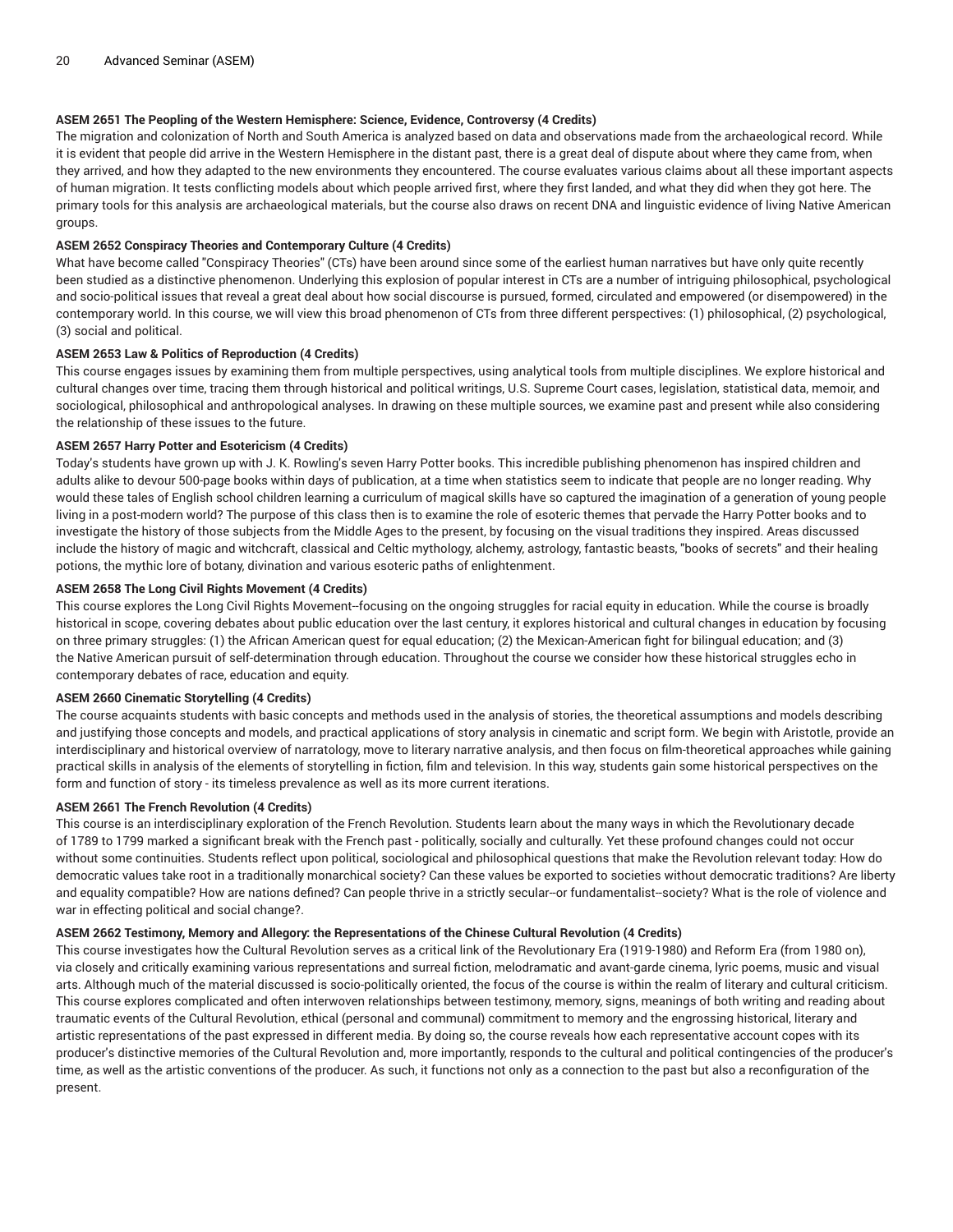# **ASEM 2663 The Dark Knight Exposed: Exploring the Complicatedness of Superheroes (4 Credits)**

The 21st century has seen a rebirth of interest in fictional superheroes, and this course will explore how such characters can be seen as representing aspects of contemporary society. Especially noteworthy are conflicts between good and evil that so many superheroes embody. As Batman character Harvey Dent explains, "You either die a hero or you live long enough to see yourself become the villain." The course uses readings from psychology, literary studies, and popular culture to explore figures from the X-Men, Superman, the Avengers, and other comics and movies, with a central case study focus on Batman. The goal is for students to come away with a deep understanding of and appreciation for the complexities of superheroes and what they represent: what conflicts hide below their surfaces and our society's?.

## **ASEM 2664 Contemporary Issues in Africa (4 Credits)**

Through the study of a variety of literary, visual, and oral cultural artifacts, this course will investigate contemporary issues of gender identity, education, development, and political culture in different areas of the African continent.

#### **ASEM 2665 Occupied France in Perspective (4 Credits)**

This course deals with the Occupation of France during World War II. Students, throughout the course, learn to understand, describe and articulate selected crucial aspects of this four-year period of military occupation. This course examines the question of the image of the Resistance and Occupation in cultural memory; this is a much studied and debated issue today, and forms the conclusion to the course. Forms of collaboration and resistance are very much in question in historical, cultural and literary debates today.

#### **ASEM 2666 Murder in America (4 Credits)**

This course draws on research from several perspectives in order to examine: (1) the definitions, scope, consequences and historical trends of homicide in America over the last century, including a case study investigation of why the murder rate dropped dramatically in New York City by the late 1990s; (2) past and current sociological/cultural and psychological explanations for lethal violence, including an in-depth look at serial, mass and spree killers; (3) crime policies and techniques aimed at reducing lethal violence, which entails a critical look at Three Strikes and You're Out laws aimed at violent offenders; and (4) media representations of homicide defendants and victims.

#### **ASEM 2667 Magic and Religion (4 Credits)**

The course examines, first, magic and witchcraft described in the Hellenistic world, India, and Medieval Europe and, second, magic and witchcraft in twentieth-century settings in the Upper Nile and rural France. The course also includes a study of twentieth and twenty-first century esotericism and occultism. Magic practices include pragmatic rites that cause effects ranging from love to murder, astrology-based medicine, conjuring and transacting with invisible creatures, creating power-bestowing diagrams, consecration of amulets, deploying and removing curses and disease, and weather control. Witchcraft includes sorcery and counter-sorcery rites, divination, and folk medicines. Magic is usually described as opposing religion, but the religious lives of most religious people contain magic practices; therefore, studying magic is a tool for studying cultures in both theory and practice. Research projects engage a magic practice to garner insights into the culture or cultures that circulate such lore.

#### **ASEM 2669 American Religious Movements (4 Credits)**

This course explores the history and contemporary relevance of religious movements in the United States, coupling that knowledge with selected social scientific perspectives on how social movements generally emerge, succeed and die out. Topics may include the Great Awakenings of American Protestantism in the 16th through 19th centuries; the array of religious transformations of the 20th century, such as the heightened religious pluralism shaped by the "new immigration"; sectarian divides; social activism that draws upon religious ideologies, resources and discourses; and struggles for change within religious groups themselves.

#### **ASEM 2670 Development in Latin America (4 Credits)**

This is a writing-intensive course centered on examining in a critical manner the continued efforts made by several countries in Latin America throughout the 20th century in promoting different projects of national economic and political development. Among other topics, we analyze the incorporation of Latin American countries into the international economy and the consolidation of its local oligarchic regimes (circa 1880s to 1930s); the importance of populism and elite pacts (of the 1940s and 1950s) for the promotion of industrial programs; the process of radicalization of the left, the democratic breakdowns and the ensuing military rule (of the mid-1960s and 1970s); the transitions to democratic rule (1980s); the implementation of market-reforms (1990s); and the current challenges for democratic consolidation.

#### **ASEM 2672 The Berlin Republic: Germany since 1990 (4 Credits)**

For roughly two decades, Germany, a once divided nation in the heart of Europe held responsible for World Wars, has been re-united. Forty years of division between West- and East-Germany--a division exacerbated by their respective geopolitical roles in the Cold War--left its mark on what many intellectuals considered a 'cultural nation' in spite of their political separation. This class examines the pains and gains of twenty years of unity, a process that has repeatedly been described as an attempt to "normalize" Germany's complicated history. We analyze various political, historical, but mostly cultural developments (and debates) that have accomplished and, at times, questioned this unification.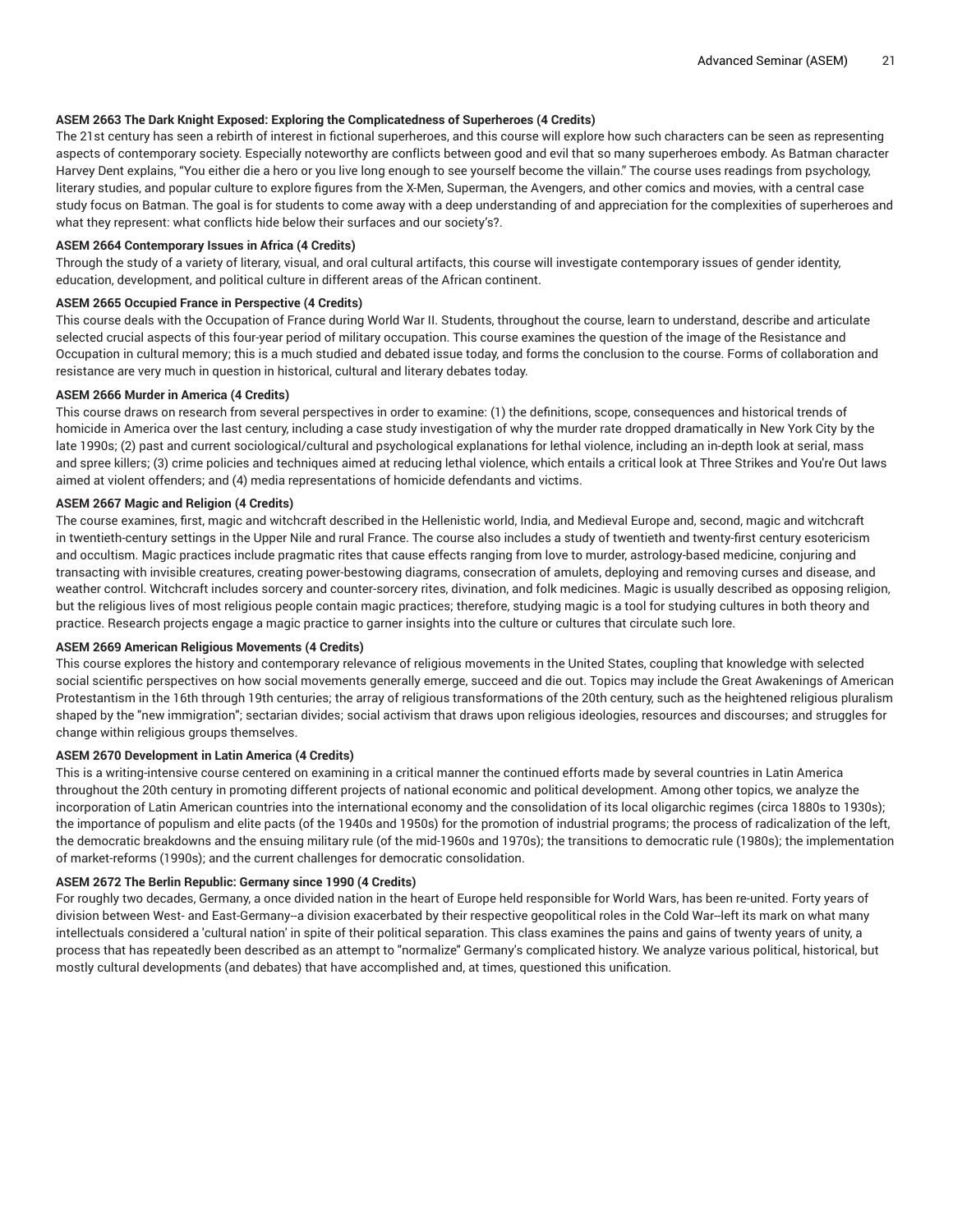# **ASEM 2677 The Sixties: Swinging London (4 Credits)**

Most of us are familiar with the main images of the 1960s in Britain, miniskirts, Mods, scooters, hippies, free love, the Beatles, the Rolling Stones, and James Bond. Considered the great decade of change, students' parents and other baby-boomers look back on it with nostalgia and the media continues to romanticize the period as being more innocent than today. Yet scholars continue to argue about the degree to which the Sixties really changed British society. While popular culture was clearly departing from that of the pre and immediately post-war era, many scholars from various disciplines assert that these changes, including the rise of the music industry, the teenager and youth culture, consumer-oriented society, spy literature, gender and racial issues found their roots in the post-war experience. Other scholars assert that the decade was dominated by contradictory impulses and that the major changes were uneven and often on the surface. This course traces the major themes of the period, including the rise of popular youth-based consumer culture, an unfettered media in Fleet Street, the center of world fashion-Carnaby Street, espionage literature on the page and on the screen, race and immigration issues, challenges to gender norms and sexual 'liberation', Britain's changing position in the world, the end of the British Empire, and the redefining of British national identity. These themes are investigated using a variety of sources including popular and documentary films, personal memoirs, novels, primary documents, secondary literature, fashion, poster art and other non-traditional sources.

# **ASEM 2679 Thinking, Eating, and Writing: Food History (4 Credits)**

Nearly everything related to food and drink has a fascinating history: origins of dishes, food habits, customs, traditions, manners and modes of consuming food. This course integrates academic and some popular histories of food with student-created histories based on research, experience, and observation. Students read widely to understand the production of knowledge in food history and its vast scope, from a range of approaches, including theoretical, geographical and topical. Students engage in exercises to strengthen skills as historians and produce original archival research.

# **ASEM 2680 Jewish Latin America (4 Credits)**

This course examines Jewish presence in Latin America from colonial times to the present, focusing on Jewish writers in Spanish America throughout the 20th century and considering Jewish-Brazilian and Jewish-Latino writers, Jewish themes in non-Jewish Latin American literature, and the various waves of Jewish immigration to Latin America. This course considers how they helped shape their specific communities and their responses to assimilation, state-sponsored anti-Semitism and Aliyah. Topics to be discussed include assimilation vs. integration; the construction of Jewish and national identities; and anti-Semitism in literature, film and political discourse. The course integrates critical readings alongside the literature, specifically in the areas of trauma and representation. No knowledge of Spanish is required, as the language of instruction is English and all required texts are available in English translation.

# **ASEM 2682 Strange Beasts: Nuclear Japan (4 Credits)**

This course is a critical examination of literary and popular culture from Japan's experience of the Atomic bomb, through the "economic miracle" years of the 1960s to the present, focusing on the paired themes of humanity and monstrosity in nuclear experience during the acceleration of technological change.

# **ASEM 2683 Bad Girls, Riot Grrrls and Misbehaving Women (4 Credits)**

This course introduces women who subvert mainstream expectations of femininity and explore misbehaving as a means of self-definition and empowerment in popular culture. From "Bad Girl" artists and the Riot Grrrl movement in the 1990s, to current day roller derby skaters and burlesque queens, the course traces the intersections of feminist art, DIY (do-it-yourself) approaches, creative production, performative outlets and socio-political consciousness. Unladylike behavior is explored as a strategy to articulate personal, social, political and cultural identity.

# **ASEM 2685 Religion and Filmmaking (4 Credits)**

This course examines film and television representations of religions from around the world in an effort to understand the goals of the media makers and the effects of their productions. The techniques, theory and rhetoric of the films viewed are dissected and discussed. The course enables students to participate in critical, yet respectful debates about the cinematic mediation of religious concepts.

# **ASEM 2687 Sex and Globalization (4 Credits)**

This course examines the complex phenomena of "globalization" within the framework of critical gender, sexuality and race studies. Topics range from sexual dimensions of war and empire building to the ways in which sexuality and gender shape global migration, tourism and commerce. In addition to consulting scholarly readings, we also examine and research representations of these phenomena as they occur in the media, online, and in popular culture.

# **ASEM 2688 Music and Consciousness (4 Credits)**

This course explores ways of framing and defining individual and collective responses to musical arts, and, in turn, how understanding these responses can lead to a broader view of human consciousness. Through studying different musical cultures (and subcultures), students critically examine their own musical preferences and respond to other's aesthetic positions. Students explore 20th-century musical writings and compositions; examine themes of development, change, unity and variety in different musical genres; entertain musical manifestos written by various composers and musicians; and write their own "musical constitution.

# **ASEM 2692 Philosophy of Migration and Global Citizenship (4 Credits)**

The 21st century is already being described by many as "The Age of Migration." This course explores the implications of mass global migration for the political philosophies of citizenship on which sovereign states are founded. Is something like a global citizenship possible? This seminar offers a cross-disciplinary perspective on this and other related issues. Completion of all Common Curriculum requirements is required prior to registering for this class.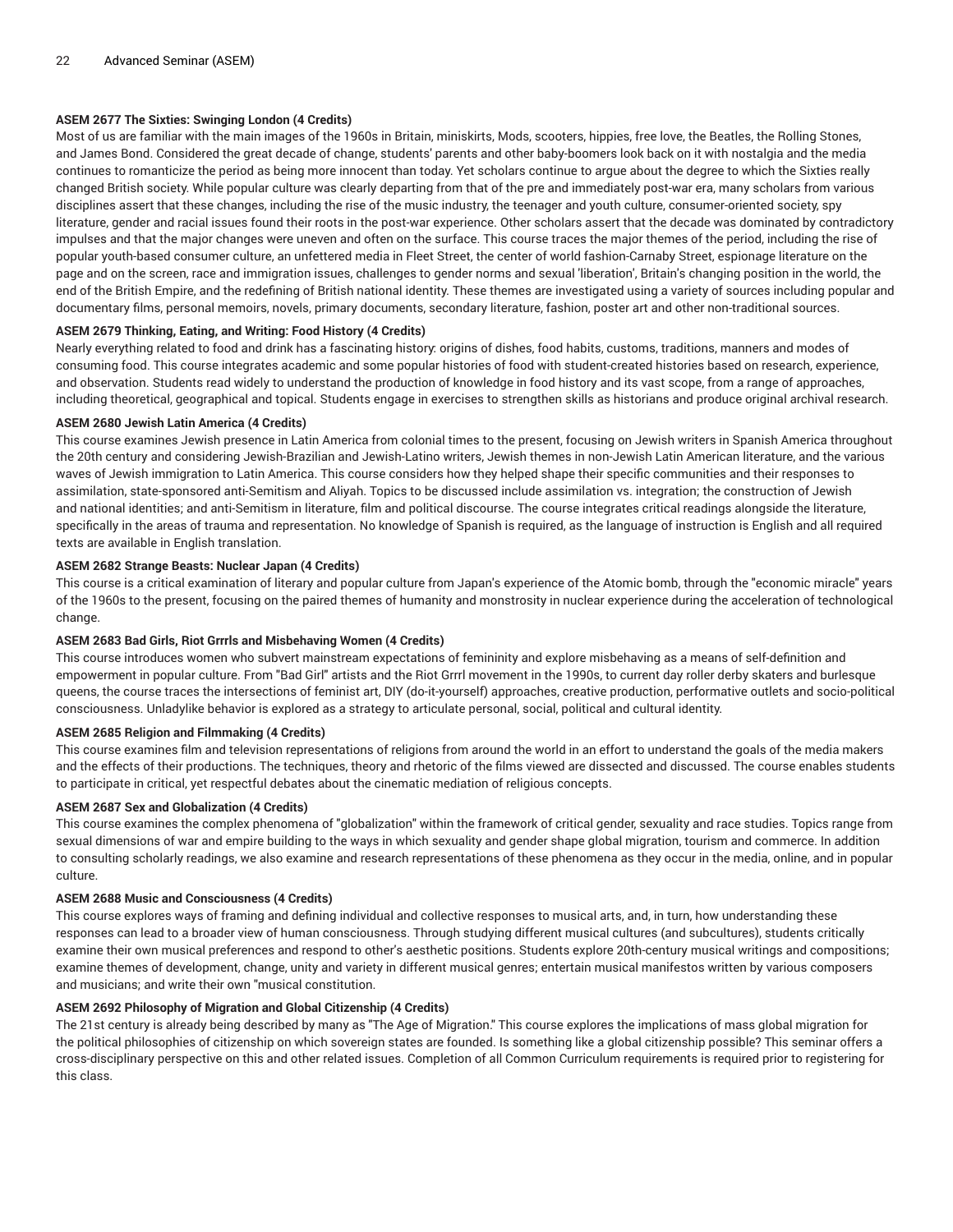# ASEM 2693 The Unfathomable Russian Soul: Identity and Self-Perception in 19th Century Literature and Culture (4 Credits)

This course explores Russian identity and the idea that it resides in the "unfathomable Russian soul" that defies rational explanation. Students examine how classic Russian authors (Pushkin, Gogol, Turgenev) imagined and shaped "Russian soul" in their dialogues with Western European cultures and Russia's native traditions (folklore, Orthodox Christianity). Completion of all Common Curriculum requirements is required prior to registering for this class.

## **ASEM 2694 The Golden Age of Musicals (4 Credits)**

This course maps and analyzes the developments, constructs, creators and canonical works of the musical theatre genre up to and through its formative, formidable period known as the "Golden Age" (c. 1943-1964) as well as the genre's wider social/cultural implications and contemporary relevance. Completion of all Common Curriculum requirements is required prior to registering for this class.

## **ASEM 2695 Religion and Politics in China (4 Credits)**

This course explores the concept of "religion" in the political history of modern China. Students gain new insight into two concurrent and divergent historical processes--state-driven secularization and religious revival--in China and Taiwan. Completion of all Common Curriculum requirements is required prior to registering for this class.

## **ASEM 2696 Communication and Adoption (4 Credits)**

This course explores the communicative dynamics of adoptive families. This course focuses on issues surrounding identity, cultural context, race, sexual orientation, loss and ethics. Completion of all Common Curriculum requirements is required prior to registering for this class.

## **ASEM 2697 Muslims and Identity in Europe (4 Credits)**

This course introduces students to the diverse Muslim populations across Europe, taking a case study approach that focuses on the histories, national politics, and societal contexts that help form Muslim European identities. Students gain exposure to anthropological, historical, political science, and religious studies techniques and perspectives, while writings focus on real-world genres that support students' professional development. Completion of all Common Curriculum requirements is required prior to registering for this class.

## **ASEM 2698 Justice, Legal Obligation and Judicial Decision Making (4 Credits)**

This course provides students with an introduction to the major theories of judicial decision-making and the basic philosophical problems involved in understanding the concept of how law binds citizens, especially judges, in a liberal democracy. Completion of all Common Curriculum requirements is required prior to registering for this class.

## **ASEM 2710 Free Form Film (4 Credits)**

Unlike Hollywood studio films, the works of video artists, experimental filmmakers and avant-garde auteurs almost never make their way to a theatre near you. Instead, many media artists find they need to make work for a culture that is already prepared for something other than mainstream filmmaking. How does this "fringe" film culture function and how do critics, curators and "underground" media-makers define their world of film festivals, gallery exhibits and grant proposals? Exploring aesthetic, critical, economic and technical aspects, this course features visits from influential filmmakers and others within the art-film community as we assess and critique groundbreaking ideas that have absolutely nothing to do with Hollywood. Completion of all Common Curriculum requirements is required prior to registering for this class.

# **ASEM 2712 Participatory Culture and Fandom (4 Credits)**

Students explore practice and theories of participatory culture. From writers to fan fiction to grassroots activists to proponents of Web 2.0, those who consume culture are also those who produce it, and this state of affairs raises critical questions about taste, intellectual property, subcultures, and globalization.

# **ASEM 2713 Food Culture: Foodies, Foragers and Food Politics (4 Credits)**

Culture, history, identity, sustainability, power: food is the bridge that connects us. Food is used to nourish and heal, mark celebrations, build community, and symbolize identity. This seminar investigates the connections between our food choices and political and cultural power. Completion of all common curriculum requirements is required prior to registering for this class.

#### **ASEM 2714 Framing the Debate (4 Credits)**

This seminar conducts a bipartisan, multimedia, interdisciplinary investigation of historical and contemporary presidential debates. In addition to following campaign and debate-related news, we read studies from multiple fields – history, political science, communications, sociology, psychology, rhetoric – and apply their insights and methods to analyze debate performances and research debate effects.

#### **ASEM 2715 Belonging in America (4 Credits)**

Who belongs in America? Who is on the inside/outside, and why? How do we define, experience, maintain, reject, and embrace our own insider/ outsider status? Finally, how do American novels and dramas conceptualize and dramatize the many negotiations involved in belonging? This course explores the social, cultural, and experiential aspects of belonging in America. Completion of all common curriculum requirements is required prior to registering for this class.

# **ASEM 2716 Tango: Border Crossings in Art, Race, Gender, and Politics (4 Credits)**

This course is a study of the appeal of Argentine tango and why a dance so closely linked to one culture appeals so intensely to people with such different cultural identities. We consider competing answers from academics in many fields – from gender, film, and rhetorical studies to art, politics, and dance – as well as testimonies of dancers and teachers, in Buenos Aires and from around the world. Completion of all common curriculum requirements is required prior to registering for this class.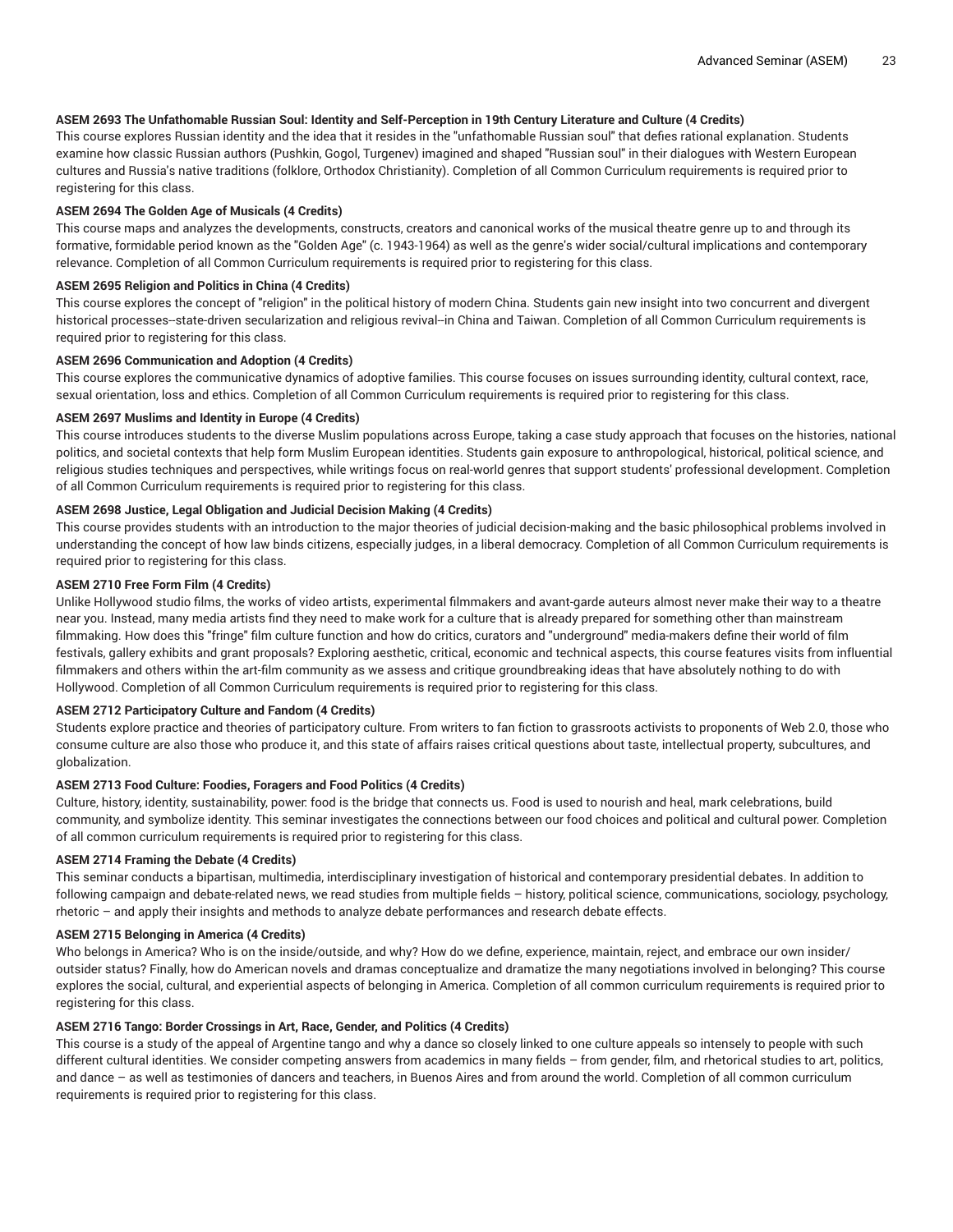# **ASEM 2717 Pursuing Equality: Gender, Politics and Law (4 Credits)**

This seminar combines theoretical and empirical insights from law with sociology, economics, political science, anthropology, and women's studies to introduce students to the conceptual frameworks, legal mechanisms, and practical realities affecting gender equality primarily in the United States, but with some cross-national comparisons. Completion of all common curriculum requirements is required prior to registering for this class.

## **ASEM 2719 Presidents, War, and the Constitution (4 Credits)**

The United States government is based on the idea of limited power. In this course, students analyze the kinds of power presidents have claimed in wartime, how courts have responded, and the consequences for individual rights with a study of the Civil War, World War II and the War on Terror. Prerequisite: Completion of all other Common Curriculum Requirements.

## **ASEM 2720 Nazi Germany: History, Literature, Culture (4 Credits)**

This course explores Germany's Nazi era. It focuses on themes like redemption, temptation, national community, conflict and memory while analyzing both texts and visuals from and related to the period. Prerequisite: Completion of all other Common Curriculum Requirements.

## **ASEM 2722 Freaks: Stigma and Resistance (4 Credits)**

The "freak" exists in a system of mutually reinforcing cultural categories: normal/deviant, masculine/feminine, white/nonwhite, civilized/savage, heterosexual/homosexual, able-bodied/disabled, and so on. The course examines how these categories arrange societies and cultural practices in ways that reject the heterogeneity of human experience. Using films, images, and texts from a wide range of fields, the course asks, "How do people become stigmatized?" More importantly, "How do stigmatized people resist marginalization?" Prerequisite: Completion of all other Common Curriculum Requirements.

## **ASEM 2723 Contemporary Art in Context (4 Credits)**

This course examines key trends that have shaped contemporary art and considers how artists have turned to traditional media such as painting and photography and created new forms of art through performance, social media, and digital technologies to produce aesthetic and physical experiences that reflect on contemporary life. Prerequisite: Completion of all other Common Curriculum Requirements.

# **ASEM 2724 Jammin: Technoculture and Improvisation (4 Credits)**

This course introduces students to the recent history of musical and cultural forms devoted to improvisation, including jazz, free music, psychedelic rock, funk, jam bands, and electronic dance music. Improvisation is examined as a response to emerging technological forms by which musicians and listeners embody new personal and collective identities. The course includes perspectives from cultural studies, philosophy, history, media studies, sound studies, and critical theory. Prerequisite: Completion of all other Common Curriculum Requirements.

## **ASEM 2725 The Female Outlaw (4 Credits)**

This course examines female outlaws and renegades in politics, art, literature, and popular culture. Students assess how women intervene in the masculine mode of transgressive art and fiction, engaging themes of violence, difference, and empowerment. The female outlaw provides a model for writing with conviction, and challenging boundaries. Prerequisite: Completion of all other Common Curriculum Requirements. Course open to Colorado Women's College students only.

# **ASEM 2726 Belonging: State and Family in our World (4 Credits)**

This course examines the state regulation of belonging in families and the international ambiguities of rights and belonging to states. It develops concepts by looking closely at histories and stories of adoption and of people who have been caught in-between in the regulation of citizenship: people who lose or mistrust the value of their citizenship, or can't claim the rights of citizens, or flee their countries. Prerequisite: Completion of all other Common Curriculum Requirements.

# **ASEM 2728 Identity, Power, and Media Culture (4 Credits)**

In our contemporary cultural landscape, information is delivered in many formats, through various mediums, to global audiences. Understanding media systems as information delivery is often tied to journalism and/or financial institutions; "news" and "data," have become synonymous with what we officially learn from media culture. However, those same images and messages that help us understand our social condition are also delivering important meanings about ourselves and those around us. This course focuses on this branch of inquiry within media studies—highlighted by the work of cultural studies—and focuses on the intersections of identity and power. As a fundamental source of the signification of identity, media culture becomes a social tool, and therefore must be understood as a system that shapes our relationships to individuals and communities. This course will explore the importance of this process, will equip students with the means to critically analyze media texts and production, and will sharpen awareness to dominant norms and values in our society. Overall, this course provides students an opportunity to directly confront the questions: How do media shape our understandings of intersecting identities such as gender, race, ability and class? How can we critically identify stereotypes and misrepresentation, including our own privilege? How do dynamics of identity operate at the production level(s)? What are the implications of these representations and how are they related to power dynamics in contemporary culture?.

# **ASEM 2729 Seduction and Satire in British Women's Novels of the 18th Century (4 Credits)**

This course explores how fiction by 18th century British women relates to larger themes of gender (and genre) construction. What is the gender of the novel in the eighteenth century? Why do these female authors make sustained use of the seduction narrative, and how do they work to combine it with more traditionally "masculine" forms such as satire? Are they conforming to or subverting received notions of femininity with such use?.

#### **ASEM 2730 Queer Lives in Musical Theatre (4 Credits)**

Musicals are one of the most popular forms of American theatre, commonly considered family friendly and mainstream. However, since its beginning musical theater has also been strongly connected to queer culture. Through watching and listening to musicals as well as studying queer theory, students identify and analyze depictions of queer life throughout musical theatre history.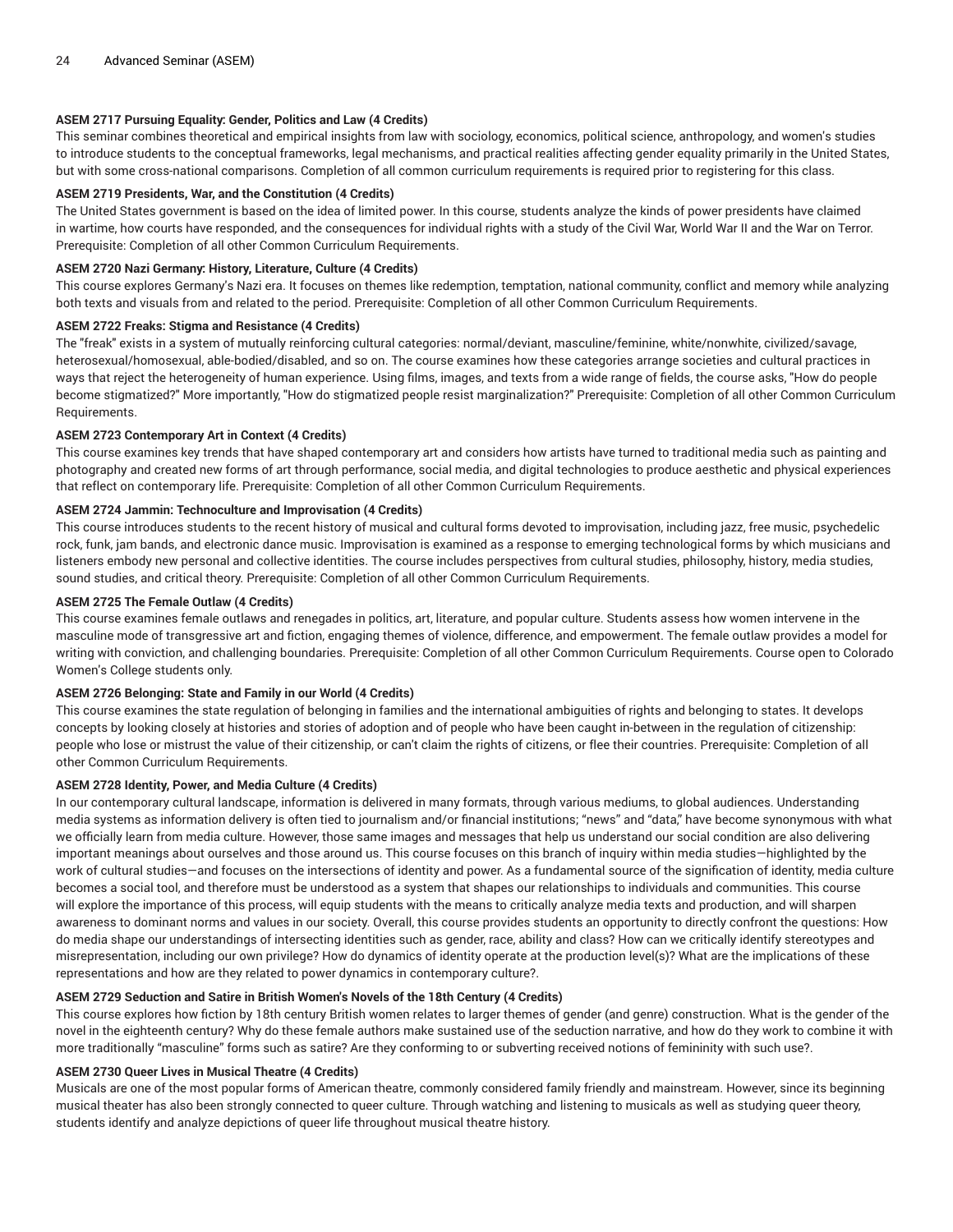## **ASEM 2731 Postcolonial Lit and Performance (4 Credits)**

Postcolonial studies investigates contemporary cultures as an embodied consequence of historical power struggles. The major questions covered in this course are: What is colonialism and what are its lingering effects on society? How do we collectively experience, record, and resist dominant modes of oppression through artistic expression?.

## **ASEM 2732 New Media, Conflict and Control (4 Credits)**

This course explores the increasing role of new media tools in conflict and surveillance. Examples from recent conflicts illustrate how citizens and regimes use new meida to communicate, report, mobilize, monitor, and/or control. Students utilize new media as they research instances of democracy and control.

## **ASEM 2733 Media, Culture and Globalization (4 Credits)**

This course explores the importance of understanding media as it relates and impacts globalization, and equips students with the means to critically confront the ways that globalized media impacts culture, and sharpens awareness through written assignments that highlight connections between theory and lived experience.

## **ASEM 2734 Music and Spirituality (4 Credits)**

At a time when "spiritual" music appears in a wide variety of contexts such as churches, yoga studios, raves, and radio broadcasts, "Music and Spirituality" explores individual and collective perspectives on music and transcendence, and teaches how a deeper understanding of those perspectives can lead to a broader view of meaning in human experience.

## **ASEM 2735 Perspectives on Climate Change (4 Credits)**

This course explores the complex, controversial issue of global climate change from multiple perspectives and using multiple types of sources. The goal is for each student to develop an educated perspective on this issue and be able to advocate for her perspective. Students write at least twenty pages in the class, including short weekly online posts, an op-ed piece, a film review, and a position statement based on knowledge acquired during the class. Writing intensive. Prerequisite: Completion of all other Common Curriculum Requirements or permission of instructor.

## **ASEM 2736 Spirituals and the Blues (4 Credits)**

This course examines spirituals and the blues, two song forms from the canon of African American music. A multifaceted approach (both historical and analytical) reveals the ways in which the music is transformative, healing, and liberating, as well as providing a vehicle for agency. The course also studies the music's larger sociopolitical landscape.

#### **ASEM 2737 Experiencing the Future (4 Credits)**

This course introduces students to the study of the representation and evaluation of possible futures. Students observe the mechanisms impacting future-oriented thinking, and trace the ways that our thoughts about the future shape our day-to-day living. Students draw on insights from literature from a wide array of disciplines--including Sociology, Psychology, Economics and Public Policy--to explore the many ways in which the future is being visualized, colonized, calculated and produced in the society where they live.

#### **ASEM 2738 Brands, Culture, and Identity (4 Credits)**

Brands have become ubiquitous in every aspect of life in contemporary culture. How has this come to pass and what are the social, political and cultural consequences of living in a culture saturated by brands? This course explores critically the roles and meanings of brands in the making of cultures and identities.

## **ASEM 2739 Can College Teach Reasoning? (4 Credits)**

In the last several years, colleges and universities have made national news with a series of controversies over diversity, inclusivity, and free speech. Many commentators see free speech at odds with diversity and inclusivity. Those who stress the importance of free speech on campus often embrace an idea with a long philosophical history: the "thinking cure." According to this line of thinking, a principal task of education— particularly higher education—is to teach critical thinking. A well-functioning university (not to mention a well- functioning democracy) is a marketplace of ideas where participants are free to rationally debate the issues of the day. The best ideas will eventually win out. People need the skills to debate rationally, which education should provide, and the freedom to deploy those skills in arguing for their versions of the true and the good, which educational institutions and the courts should protect. This course aims to understand and critically analyze this line of thinking through the lens of philosophy, empirical psychology, and contemporary journalism. Can we really be trained to reason in the way that this line of thinking requires? The course considers arguments that emphasize the limitations on our ability to reason, arguments that we are frequently subject to (sometimes insuperable) biases. We examine how these arguments bear on the aims of education generally, and on free speech provisions in particular.

#### **ASEM 2740 Rhetorics of Belonging (4 Credits)**

This course explores how particular uses of language shape and convey historical and current understandings of American citizenship. Students examine how language creates, reinforces, and challenges the idea of "belonging." What is at stake in accepting or denying identities for certain groups? The course analyzes the role literacy has played in constructions of citizenship, pertinent relationships between culture and language, and the rhetorics of belonging. The course uses both primary and secondary texts to examine the complicated, dynamic, and nuanced history of immigration from multiple perspectives.

#### **ASEM 2741 Music in Science Fiction Film (4 Credits)**

This course examines music and sound design in science fiction film 1895–2015, exploring key concepts and practices in music, and placing films studied in social and political context, as well as the aesthetic and technological trajectory of the genre. The course addresses recurring themes in science fiction, as well as the impact of new sound technology, non-traditional orchestration, and sound effects on the development of the film genre. The course presumes no prior specialized knowledge of music or film.